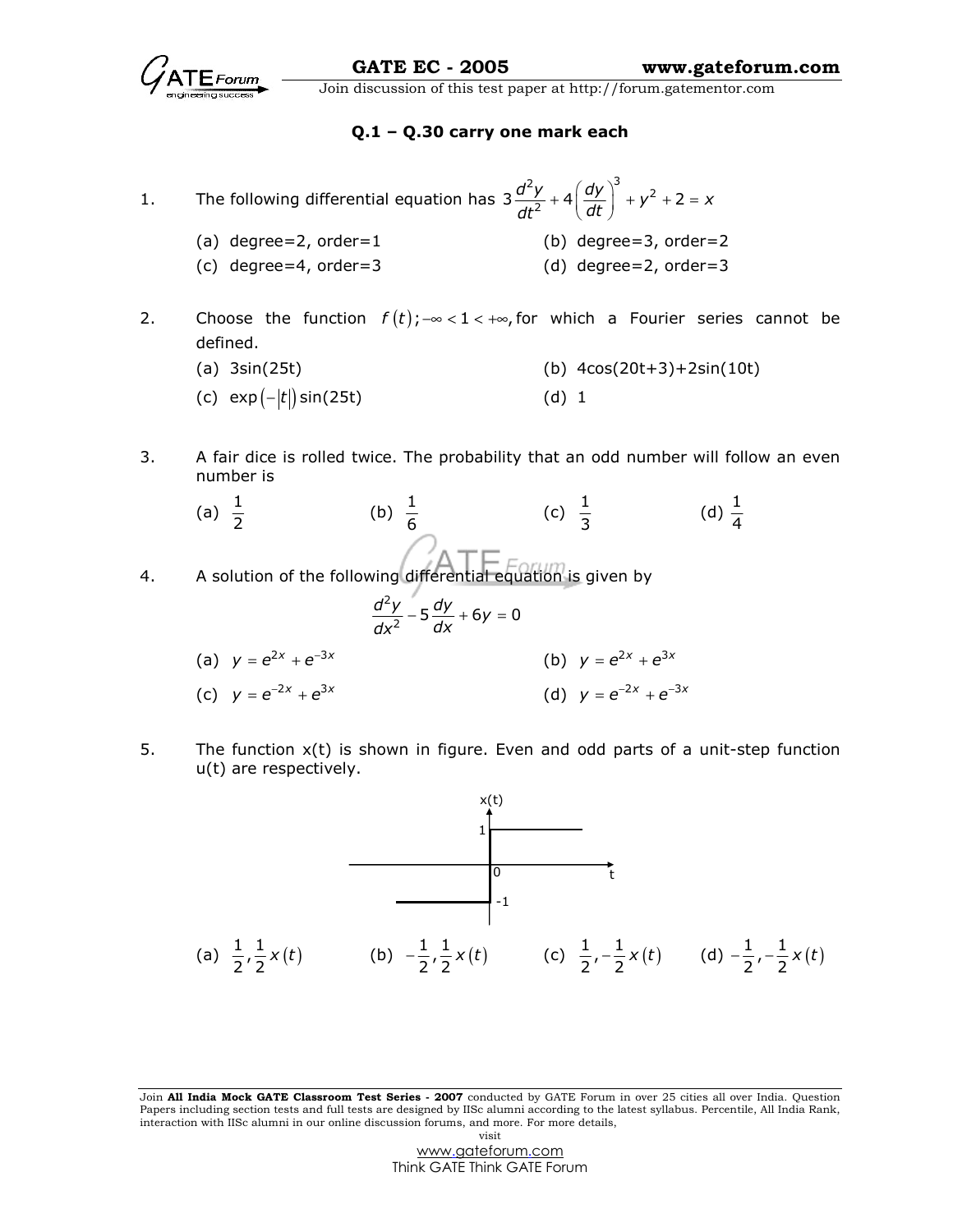- 6. The region of convergence of Z-transform of the sequence  $\left(\frac{5}{6}\right)^n u(n) - \left(\frac{6}{5}\right)^n u(-n-1)$ n  $\left(\frac{1}{2}\right)^n$  $\left(\frac{5}{6}\right)^{n} u(n) - \left(\frac{6}{5}\right)^{n} u(-n-1)$  must be (a)  $|z| < \frac{5}{6}$  (b)  $|z| > \frac{6}{5}$  (c)  $\frac{5}{6} < |z| < \frac{6}{5}$  (d)  $\frac{6}{5} < |z| < \infty$
- 7. The condition on R, L and C such that the step response  $y(t)$  in figure has no oscillations, is



8. The ABCD parameters of an ideal n:1 transformer shown in figure are  $\begin{bmatrix} n & 0 \\ 0 & X \end{bmatrix}$ . n X  $\begin{bmatrix} n & 0 \end{bmatrix}$  $\begin{bmatrix} 1 & 0 \\ 0 & X \end{bmatrix}$ . The value of X will be



- 9. In a series RLC circuit R = 2k $\Omega$ , L=1H, and C =  $\frac{1}{400} \mu F$ . The resonant frequency is
- (a)  $2 \times 10^4$  Hz (b)  $\frac{1}{\pi} \times 10^4$  Hz (c)  $10^4$  Hz (d)  $2 \pi \times 10^4$  Hz

n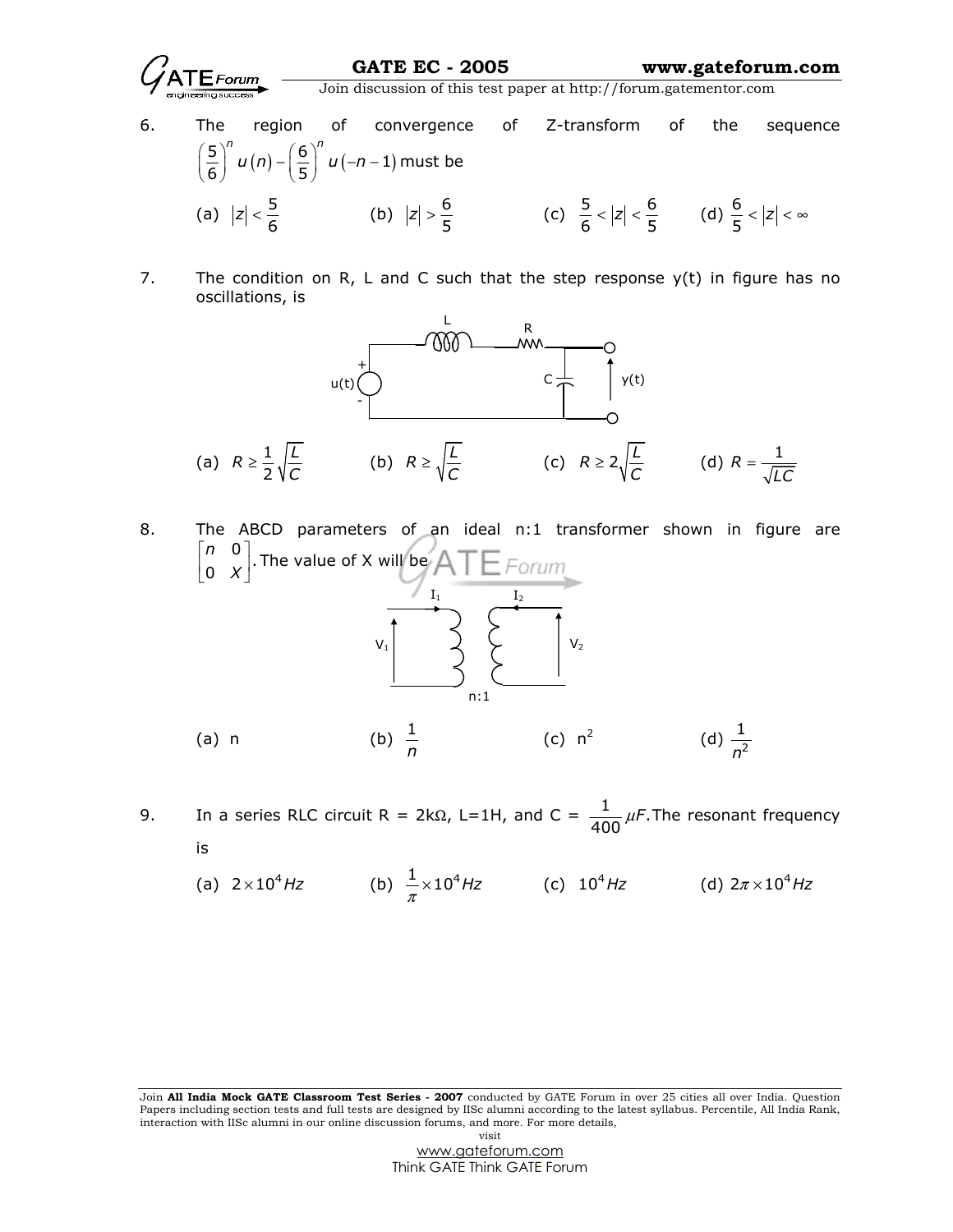

10. The maximum power that can be transferred to the load resistor  $R_{L}$  from the voltage source in figure is



- 11. The band gap of Silicon at room temperature is: (a) 1.3 eV (b) 0.7 eV (c) 1.1 eV (d) 1.4 eV
- 12. A Silicon PN junction at a temperature of  $20^{\circ}$ C has a reverse saturation current of 10 pico-Amperes (pA). The reverse saturation current at 40°C for the same bias is approximately
	-
	- (a) 30 pA (b) 40 pA (c) 50 pA (d) 60 pA
- 13. The primary reason for the widespread use of Silicon in semiconductor device technology is
	- (a) abundance of Silicon on the surface of the Earth.
	- (b) larger bandgap of Silicon in comparison to Germanium.
	- (c) favorable properties of Silicon-dioxide  $(SiO<sub>2</sub>)$
	- (d) lower melting point
- 14. The effect of current shunt feedback in an amplifier is to
	- (a) increase the input resistance and decrease the output resistance.
	- (b) increase both input and output resistances.
	- (c) decreases both input and output resistances.
	- (d) decrease the input resistance and increase the output resistance.

Join All India Mock GATE Classroom Test Series - 2007 conducted by GATE Forum in over 25 cities all over India. Question Papers including section tests and full tests are designed by IISc alumni according to the latest syllabus. Percentile, All India Rank, interaction with IISc alumni in our online discussion forums, and more. For more details, visit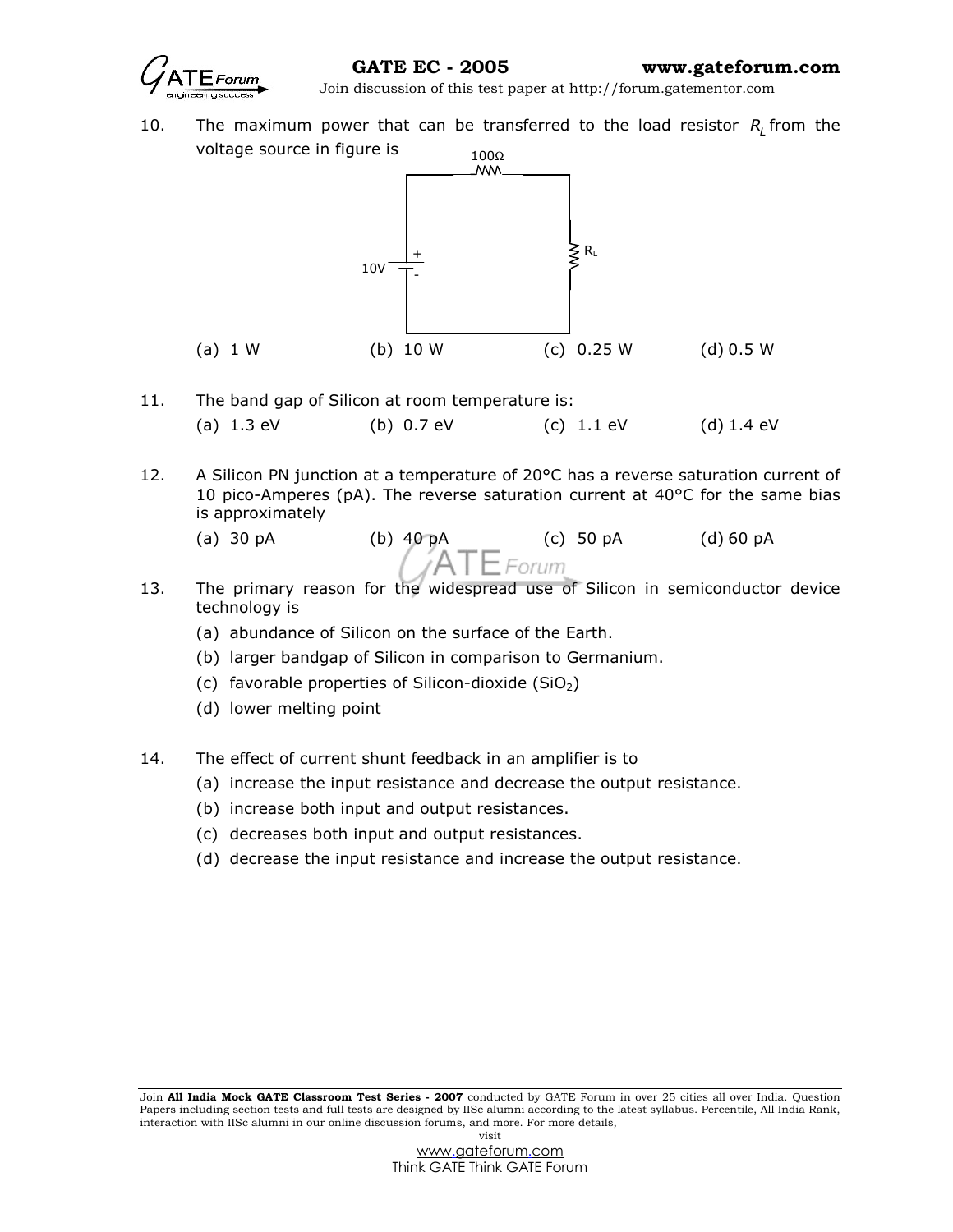

15. The input resistance  $R_i$  of the amplifier shown in figure is



- 16. The first and the last critical frequency of an RC-driving point impedance function must respectively be
	- (a) a zero and a pole (b) a zero and a zero
	- (c) a pole and a pole (d) a pole and a zero

| 17. | The cascode amplifier is a multistage configuration of |                                         |  |             |  |  |
|-----|--------------------------------------------------------|-----------------------------------------|--|-------------|--|--|
|     | $(a) CC-CB$                                            | (b) $CE-CB$ (c) $CB-CC$<br>$/ATE$ Forum |  | $(d)$ CE-CC |  |  |
|     |                                                        |                                         |  |             |  |  |

- 18. Decimal 43 in Hexadecimal and BCD number system is respectively
	- (a) B2, 0100 0011 (b) 2B, 0100 0011
	- (c) 2B, 0011 0100 (d) B2, 0100 0100
- 19. The Boolean function  $f$  implemented in figure using two input multiplexers is

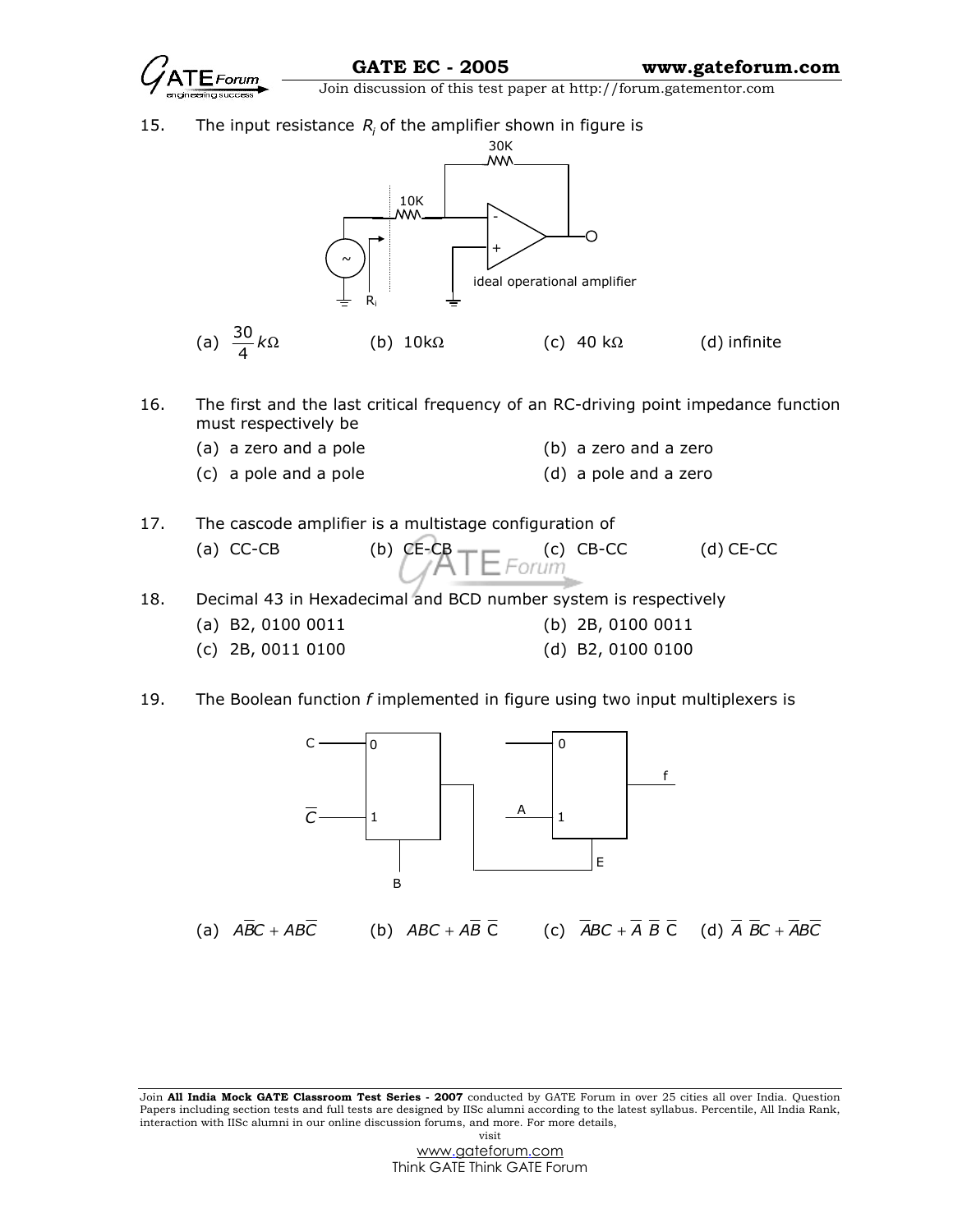

 $(n) = \left| \frac{1}{2} \right| u(n)$ ,  $y(n) = x^2(n)$  $\left( e^{j\omega}\right)$  be the Fourier transform of  $\gamma \left( n\right) .$  Then  $Y\left( e^{j0}\right)$ 0  $\left(\frac{1}{2}\right)^{n} u(n), y(n) = x^{2}(n),$ and  $Y(e^{j\omega})$  be the Fourier transform of  $y(n)$ . Then  $Y(e^{j\omega})$  is  $j\omega$ ) ho the Fourier transform of  $y(n)$ . Then  $y(n)$  $x(n) = \frac{1}{2} | u(n), y(n) = x^2(n)$  $Y(e^{j\omega})$  be the Fourier transform of  $y(n)$ . Then  $Y(e^{j\omega})$  $=\left(\frac{1}{2}\right)^{n} u(n)$  ,  $y(n)=$ (a)  $\frac{1}{4}$ (b) 2 (c) 4 (d)  $\frac{4}{3}$ 

22. Find the correct match between group 1 and group 2.

| Group 1                                                                                            | <b>Group 2</b>                      |
|----------------------------------------------------------------------------------------------------|-------------------------------------|
| P - $\{1+km(t)\}$ A sin $(\omega_c t)$                                                             | W - Phase modulation                |
| Q - $km(t)$ A sin $(\omega_c t)$                                                                   | $X$ – Frequency modulation          |
| R - $A \sin{\omega_c t + km(t)}$                                                                   | Y - Amplitude modulation            |
| S - $A\sin\left(\omega_c t + k\int\limits_{-\infty}^t m(\tau)d\tau\right)$ $Z$ - DSB-SC modulation |                                     |
| (a) $P - Z Q - Y R - X S - W$                                                                      | (b) $P-WQ-XR-YS-Z$                  |
| (c) $P - X$ $Q - W$ $R - Z$ $S - Y$                                                                | (d) $P - Y$ $Q - Z$ $R - W$ $S - X$ |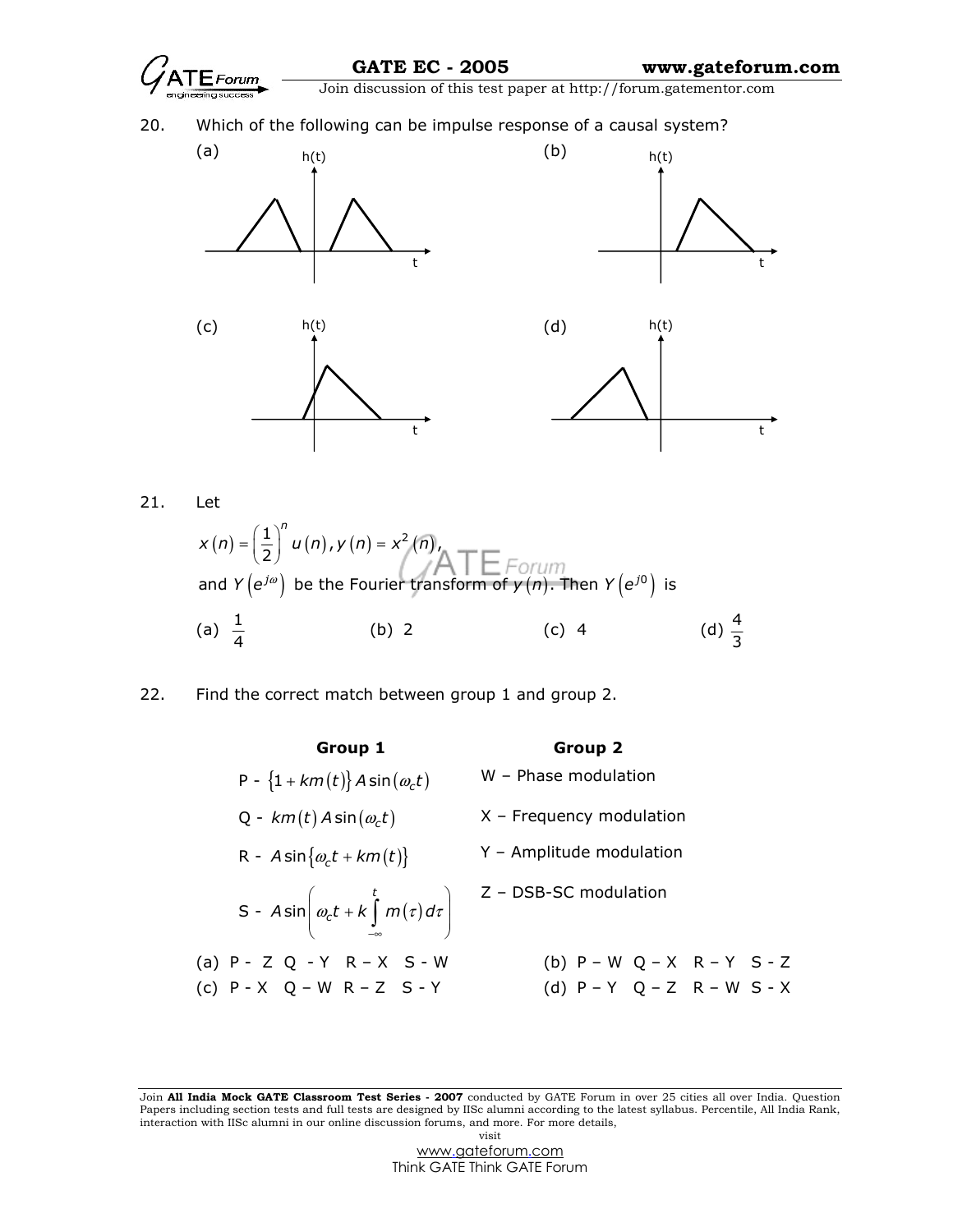

23. The power in the signal  $s(t) = 8 \cos \left( 20 \pi t - \frac{\pi}{2} \right) + 4 \sin \left( 15 \pi t \right)$  $\pi t - \frac{\pi}{2}$  + 4 sin (15 $\pi t$ ) is: (a) 40 (b) 41 (c) 42 (d) 82

24. Which of the following analog modulation scheme requires the minimum transmitted power and minimum channel bandwidth? (a) VSB (b) DSB-SC (c) SSB (d) AM

25. A linear system is equivalently represented by two sets of state equations -

 $\dot{X} = AX + BU$  and  $\dot{W} = CW + DU$ . The eigen values of the representations are also computed as  $[\lambda]$  and  $[\mu]$ . Which one of the following statements is true?

- (a)  $[\lambda] = [\mu]$  and  $X = W$  (b)  $[\lambda] = [\mu]$  and  $X \neq W$
- (c)  $[\lambda] \neq [\mu]$  and  $X = W$  (d)  $[\lambda] \neq [\mu]$  and  $X \neq W$

26. Which one of the following polar diagrams corresponds to a lag network?



- 27. Despite the presence of negative feedback, control systems still have problems of instability because the
	- (a) components used have nonlinearities.
	- (b) dynamic equations of the subsystems are not known exactly.
	- (c) mathematical analysis involves approximations.
	- (d) system has large negative phase angle at high frequencies.

28. The magnetic field intensity vector of a plane wave is given by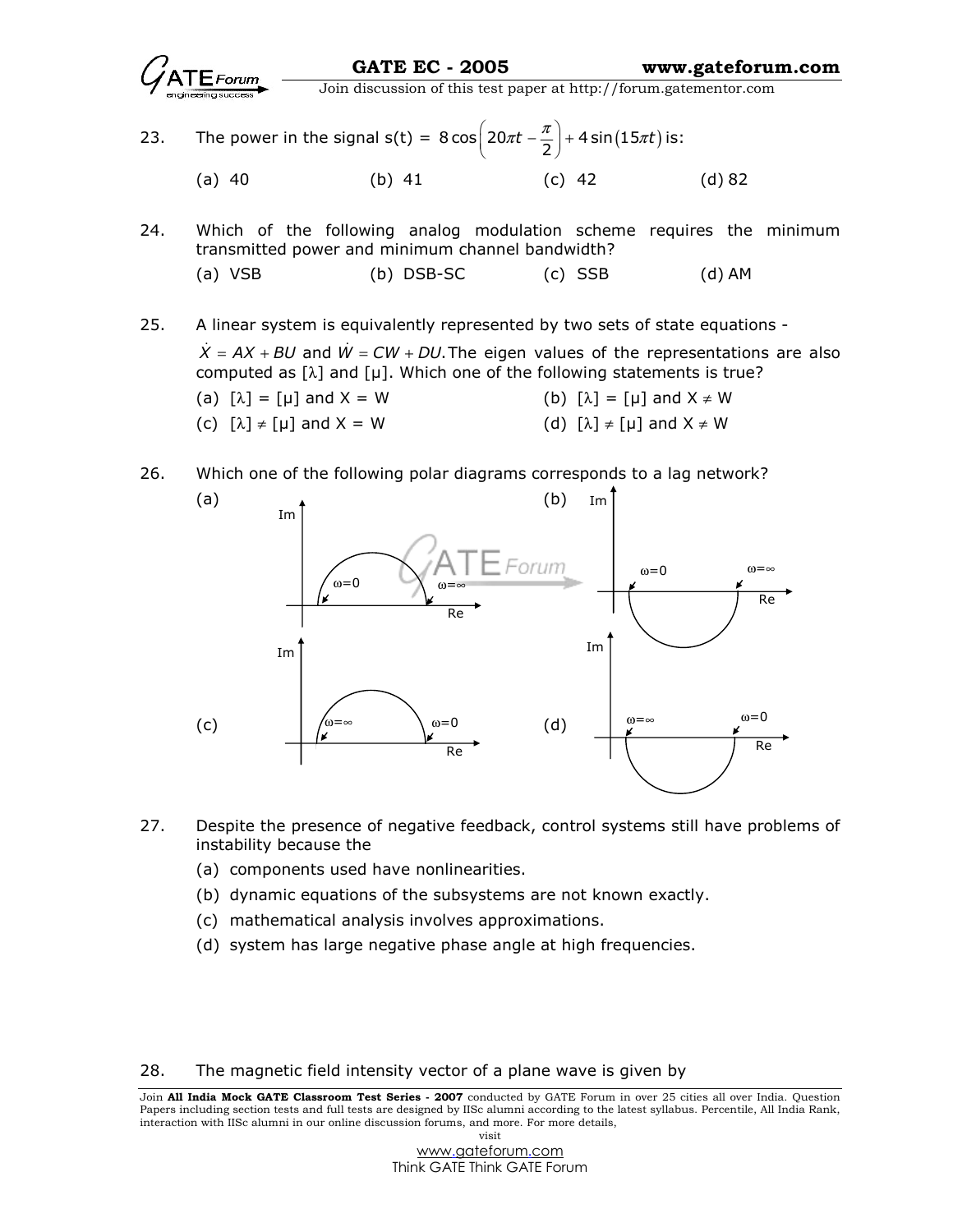

 $\overline{H}(x,y,z,t)$  = 10 sin(50000 $t$  + 0.004 $x$  + 30)  $\hat{a}_y$  where  $\hat{a}_y$  denotes the unit vector in y direction. The wave is propagating with a phase velocity

- (a)  $5 \times 10^4 m / s$ . (b)  $-3 \times 10^8$  m / s. (c)  $-1.25 \times 10^7 m/s$ . (d)  $3 \times 10^8$  m / s.
- 29. Many circles are drawn in a Smith chart used for transmission line calculations. The circles shown in figure represent



- 
- (a) unit circles. (b) constant resistance circles.
- (c) constant reactance circles.
- (d) constant reflection coefficient circles.

$$
ATE^{Form}
$$

- 30. Refractive index of glass is 1.5. Find the wavelength of a beam of light with a frequency of 10<sup>14</sup> Hz in glass. Assume velocity of light is  $3 \times 10^8 m / s$  in vacuum.
	- (a)  $3 \mu m$  (b)  $3 \mu m$  (c)  $2 \mu m$  (d)  $1 \mu m$

# Q.31 - Q.80 Carry Two Marks Each

31. In what range should  $Re(s)$  remain so that the Laplace transform of the function  $e^{(a+2)t+5}$  exists?

(a)  $Re(s) > a + 2$  (b)  $Re(s) > a + 7$  (c)  $Re(s) < 2$  (d)  $Re(s) > a + 5$ 

32. Given the matrix

$$
\begin{bmatrix} -4 & 2 \ 4 & 3 \end{bmatrix}
$$
, the eigen vector is  
\n(a)  $\begin{bmatrix} 3 \ 2 \end{bmatrix}$  (b)  $\begin{bmatrix} 4 \ 3 \end{bmatrix}$  (c)  $\begin{bmatrix} 2 \ -1 \end{bmatrix}$  (d)  $\begin{bmatrix} -1 \ 2 \end{bmatrix}$ 

33. Let

Join All India Mock GATE Classroom Test Series - 2007 conducted by GATE Forum in over 25 cities all over India. Question Papers including section tests and full tests are designed by IISc alumni according to the latest syllabus. Percentile, All India Rank, interaction with IISc alumni in our online discussion forums, and more. For more details, visit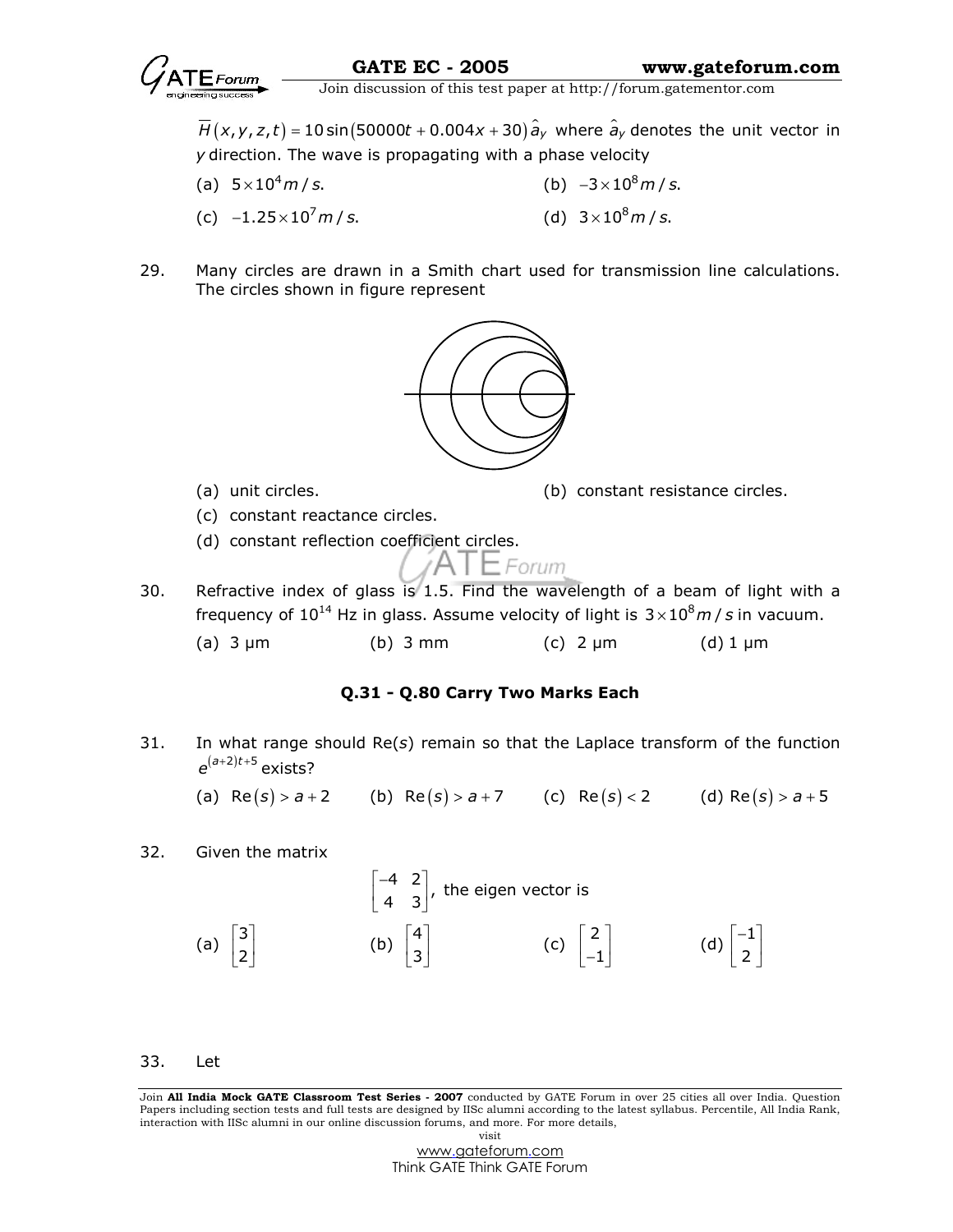

$$
A = \begin{bmatrix} 2 & -0.1 \\ 0 & 3 \end{bmatrix} \text{ and } A^{-1} \begin{bmatrix} \frac{1}{2} & a \\ 0 & b \end{bmatrix}.
$$
  
Then  $(a+b)=$   
(a)  $\frac{7}{20}$  (b)  $\frac{3}{20}$  (c)  $\frac{19}{60}$  (d)  $\frac{11}{20}$ 

34. The value of the integral

$$
I = \frac{1}{\sqrt{2\pi}} \int_{0}^{\infty} \exp\left(-\frac{x^{2}}{8}\right) dx \text{ is}
$$
\n(a) 1\n(b)  $\pi$ \n(c) 2\n(d)  $2\pi$ 

### 35. The derivative of the symmetric function drawn in figure will look like



36. Match the following and choose the correct combination: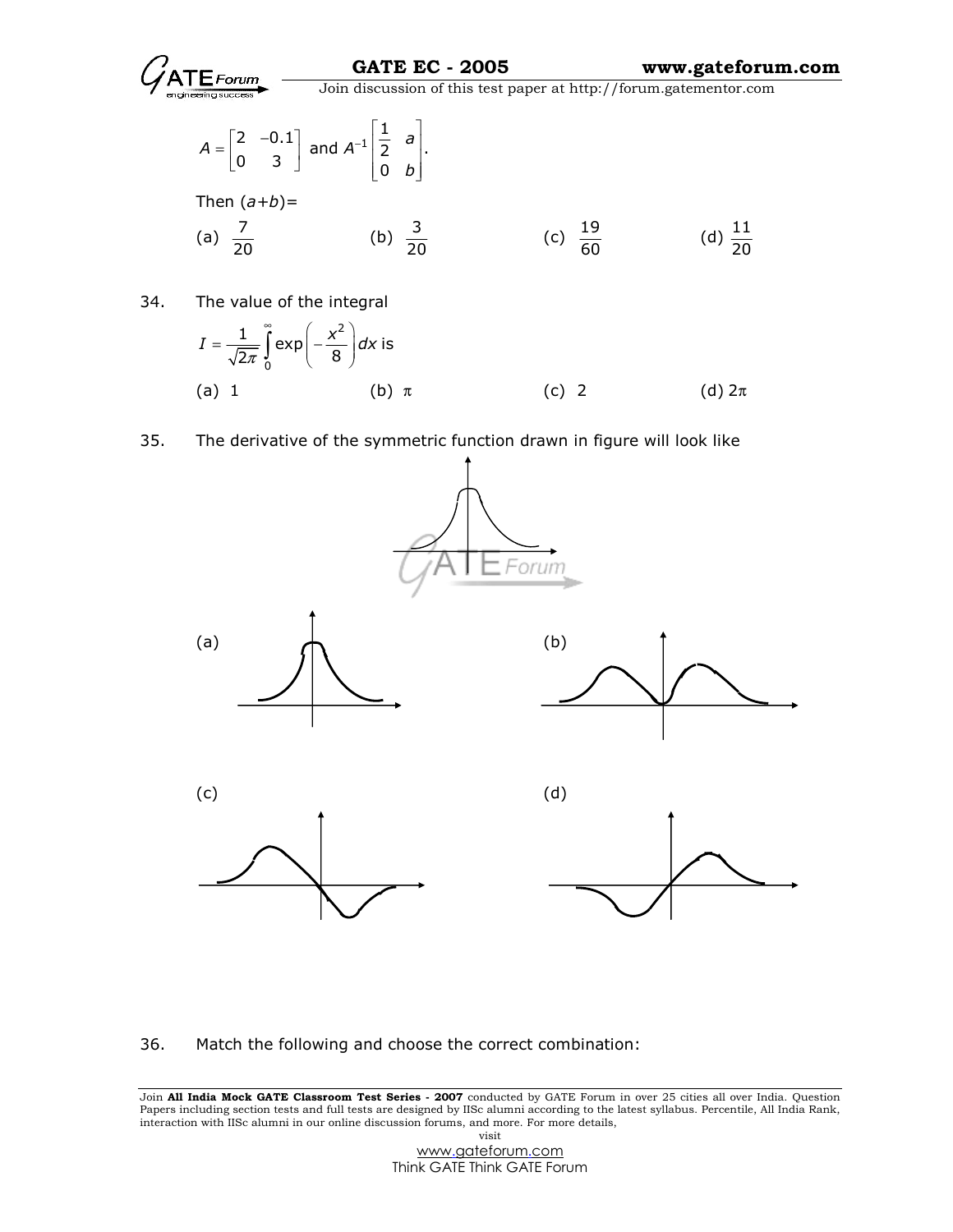

# Group 1 Group 2

- E. Newton -Raphson method 1. Solving nonlinear equations
- F. Runge-Kutta method 2. Solving linear simultaneous equations
- G. Simpson's Rule 3. Solving ordinary differential equations
- H. Gauss elimination 4. Numerical integration
	- 5. Interpolation
	- 6. Calculation of Eigen values
	- (a)  $E 6 F 1 G 5 H 3$  (b)  $E 1 F 6 G 4 H 3$ (c)  $E - 1 F - 3 G - 4 H - 2$  (d)  $E - 5 F - 3 G - 4 H - 1$

# 37. Given an orthogonal matrix

$$
A = \begin{bmatrix} 1 & 1 & 1 & 1 \\ 1 & 1 & -1 & -1 \\ 1 & -1 & 0 & 0 \\ 0 & 0 & 1 & -1 \end{bmatrix},
$$

$$
\begin{bmatrix} AA^T \end{bmatrix}^{-1} \text{ is:}
$$
\n
$$
\begin{bmatrix} \frac{1}{4} & 0 & 0 & 0 \\ 0 & \frac{1}{4} & 0 & 0 \\ 0 & 0 & \frac{1}{2} & 0 \\ 0 & 0 & 0 & \frac{1}{2} \end{bmatrix}
$$
\n
$$
\begin{bmatrix} \frac{1}{2} & 0 & 0 & 0 \\ 0 & \frac{1}{2} & 0 & 0 \\ 0 & 0 & \frac{1}{2} & 0 \\ 0 & 0 & 0 & \frac{1}{2} \end{bmatrix}
$$
\n
$$
\begin{bmatrix} 1 & 0 & 0 & 0 \\ 0 & 1 & 0 & 0 \\ 0 & 0 & 1 & 0 \\ 0 & 0 & 0 & 1 \end{bmatrix}
$$
\n
$$
\begin{bmatrix} 1 & 0 & 0 & 0 \\ 0 & 1 & 0 & 0 \\ 0 & 0 & 1 & 0 \\ 0 & 0 & 0 & 1 \end{bmatrix}
$$
\n
$$
\begin{bmatrix} \frac{1}{4} & 0 & 0 & 0 \\ 0 & \frac{1}{4} & 0 & 0 \\ 0 & 0 & \frac{1}{4} & 0 \\ 0 & 0 & 0 & \frac{1}{4} \end{bmatrix}
$$

38. For the circuit in figure the instantaneous current  $i_1(t)$  is



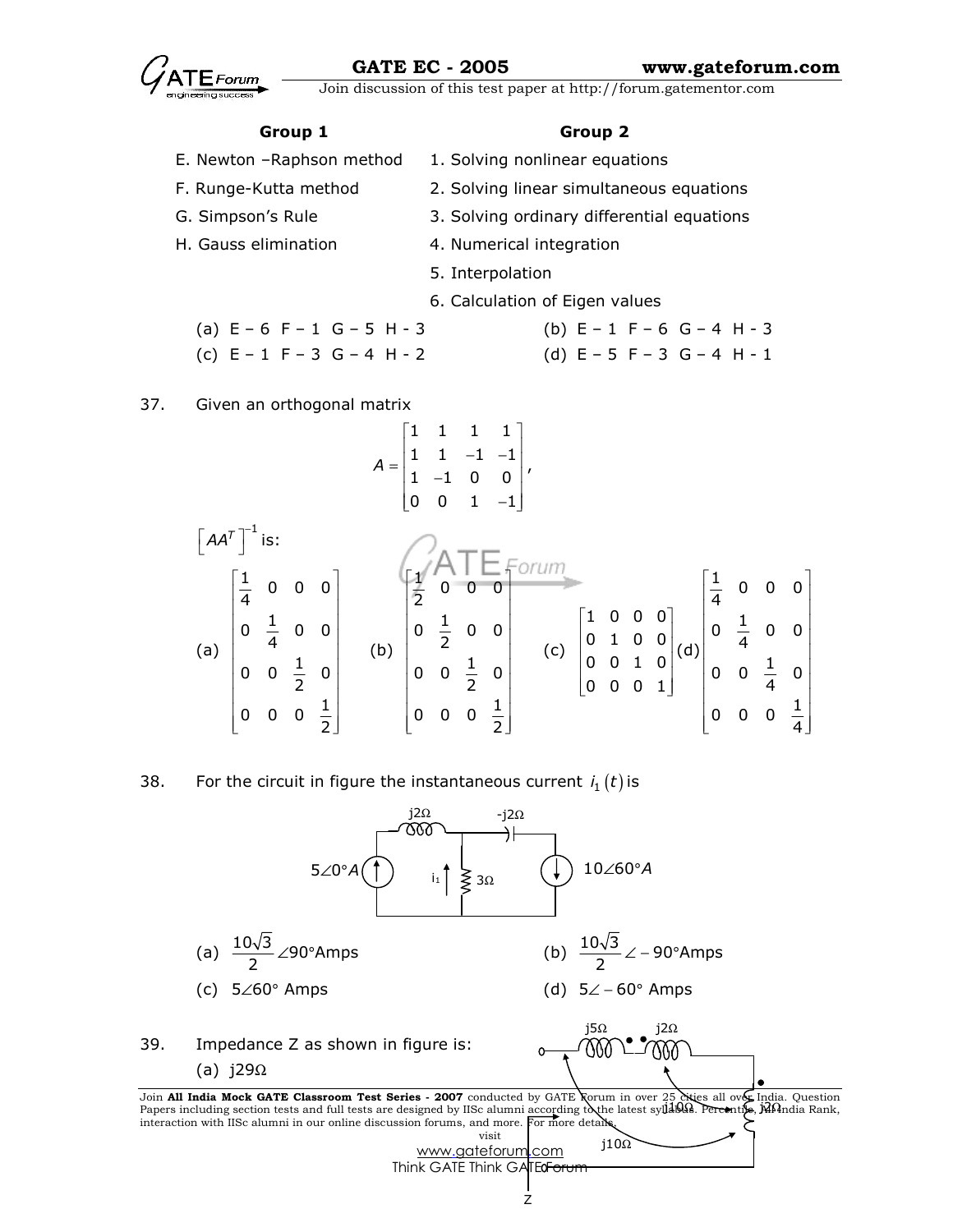$\overline{\text{Join}}$  Join discussion of this test paper at http://forum.gatementor.com

- (b) j9Ω
- (c) j19Ω
- (d) j39Ω
- 40. For the circuit shown in figure, Thevenin's voltage and Thevenin's equivalent resistance at terminals a – b is 1A



(c)  $4 \text{ V}$  and  $2 \Omega$  (d)  $3 \text{ V}$  and  $2.5 \Omega$ 

41. If  $R_1 = R_2 = R_4$  and  $R_3 = 1.1R$  in the bridge circuit shown in figure, then the reading in um the ideal voltmeter connected between a and **b** is

- (a) 0.238 V
- (b) 0.138 V
- (c) -0.238 V
- (d) 1 V



42. The h parameters of the circuit shown in figure are



43. A square pulse of 3 volts amplitude is applied to C-R circuit shown in figure. The capacitor is initially uncharged. The ouput voltage  $v_0$  at time t=2 sec is

Join All India Mock GATE Classroom Test Series - 2007 conducted by GATE Forum in over 25 cities all over India. Question Papers including section tests and full tests are designed by IISc alumni according to the latest syllabus. Percentile, All India Rank, interaction with IISc alumni in our online discussion forums, and more. For more details, visit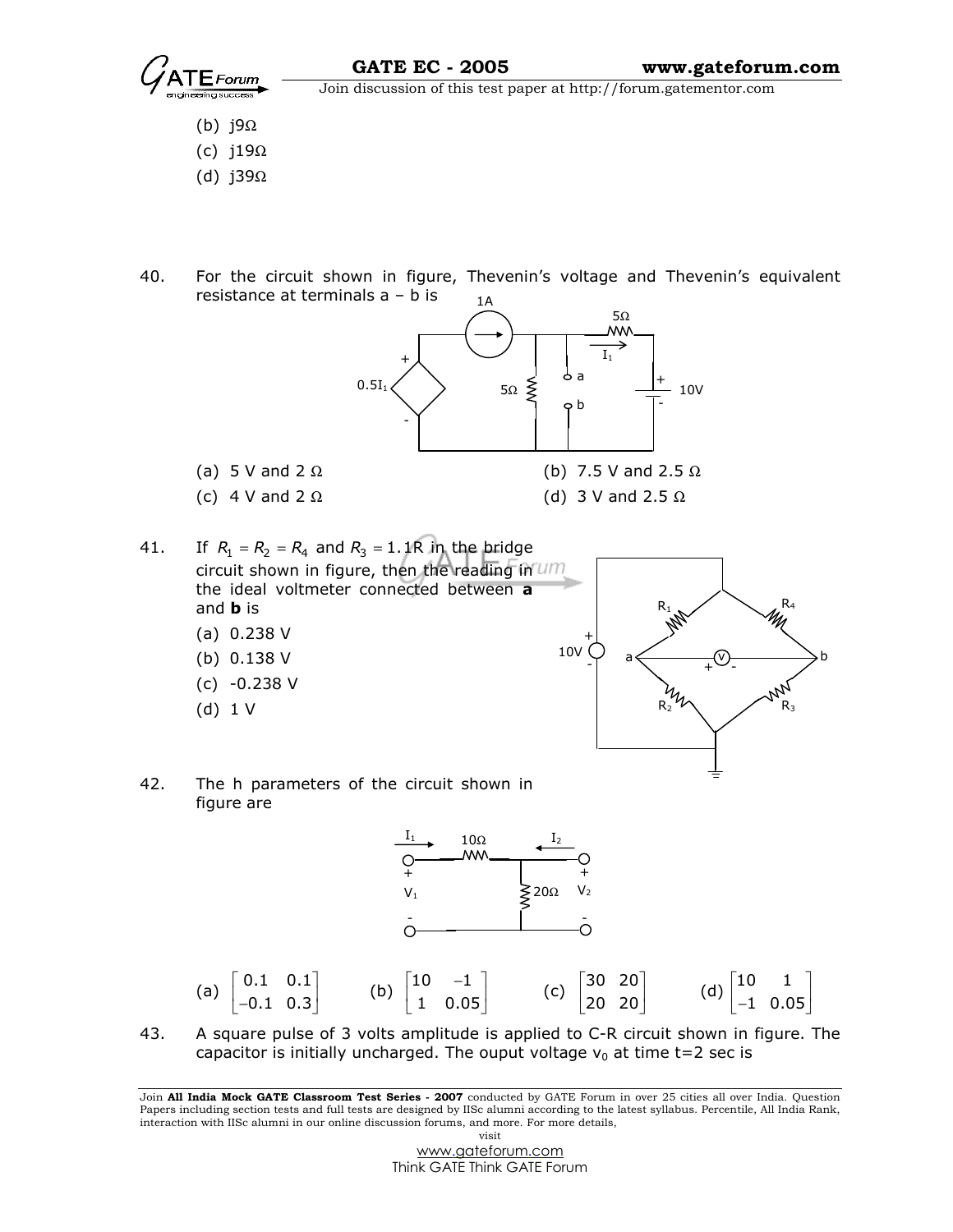



- 44. A silicon sample A is doped with  $10^{18}$  atoms/cm<sup>3</sup> of Boron. Another sample B of identical dimensions is doped with  $10^{18}$  atoms/cm<sup>3</sup> of Phosphorus. The ratio of electron to hole mobility is 3. The ratio of conductivity of the sample A to B is
- (a) 3 (b)  $\frac{1}{3}$ (c)  $\frac{2}{3}$ (d)  $\frac{3}{2}$

45. A Silicon PN junction diode under reverse bias has depletion region of width 10 µm. The relative permittivity of Silicon,  $\varepsilon_r$  = 11.7 and the permittivity of free space

 $\varepsilon_{o}$  = 8.85 $\times$ 10<sup>-12</sup>  $\frac{F}{m}$ . The depletion capacitance of the diode per square meter is

- (a) 100  $\mu$ F (b) 10  $\mu$ F (c) 1  $\mu$ F (d) 20  $\mu$ F (d) 20  $\mu$ F
- 46. For an npn transistor connected as shown in figure,  $V_{BE} = 0.7$  Volts. Given that reverse saturation current of the junction at room temperature 300°K is  $10^{-13}$  A, the emitter current is  $\lfloor$  I<sub>C</sub>

 $\mathsf{V}_{\mathsf{BE}}$ 

- (a) 30 mA
- (b) 39 mA
- (c) 49 mA
- (d) 20 mA



- (a) Bias current of the inverting input only.
- (b) Bias current of the inverting and non-inverting inputs only.
- (c) Input offset current only.
- (d) Both the bias currents and the input offset current.
- 48. The Op-amp circuit shown in figure is a filter. The type of filter and its cut-off frequency are respectively.

10K<br>.WM



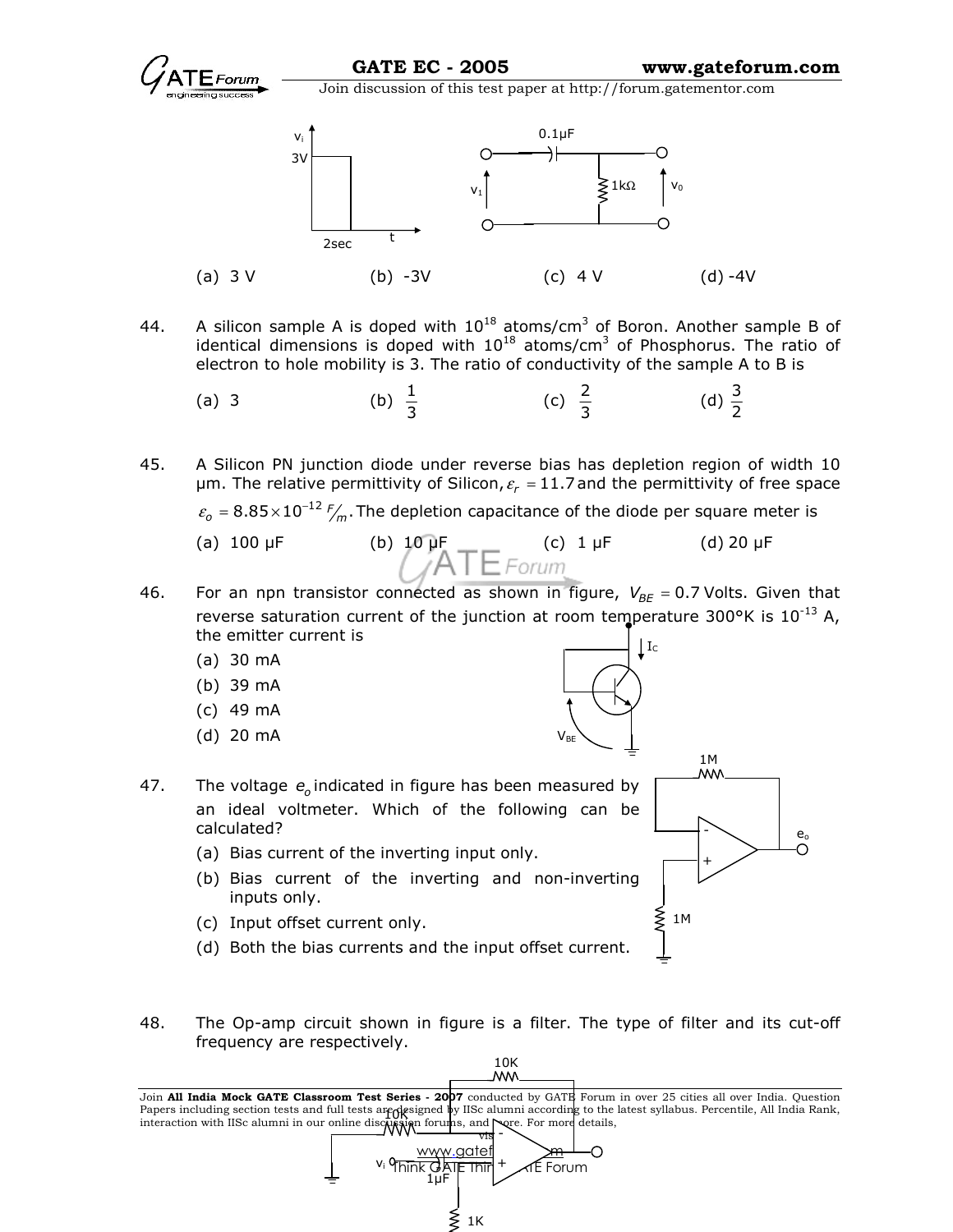

- (a) high pass, 1000 rad/sec. (b) low pass, 1000 rad/sec.
- (c) high pass, 10000 rad/sec. (d) low pass, 10000 rad/sec.
- 
- 
- 49. In an ideal differential amplifier shown in figure, a large value of  $R<sub>E</sub>$ 
	- (a) increases both the differential and common-mode gains.
	- (b) increases the common-mode gain only.
	- (c) decreases the differential-mode gain only.
	- (d) decreases the common-mode only.



50. For an n-channel MOSFET and its transfer curve shown in figure, the threshold voltage is



- (a) 1 V and the device is in active region.
- (b) -1 V and the device is in saturation region.
- (c) 1 V and the device is in saturation region.
- (d) -1 V and the device is in active region.
- 51. The circuit using a BJT with  $β=50$  and  $V_{BE} = 0.7$  V is shown in figure. The base current  $I_{\mathcal{B}}$  and collector voltage  $\mathcal{V}_{\mathcal{C}}$  are respectively

Join **All India Mock GATE Classroom4'B&kS§≰ries - 2007 ζ**onλkQted by GATE Forum in over 25 cities all over India. Question Papers including section tests and full tests are designed by IISc alumni according to the latest syllabus. Percentile, All India Rank, interaction with IISc alumni in our online discussion forums, and more. For more details,  $\frac{1}{\text{v}\cdot\text{s}}$   $\frac{1}{\text{v}\cdot\text{s}}$ visit) www.goteforum.com  $\colon$ Think GATE Forum <u>20V</u>  $10<sub>U</sub>F$ 

 $1k\Omega$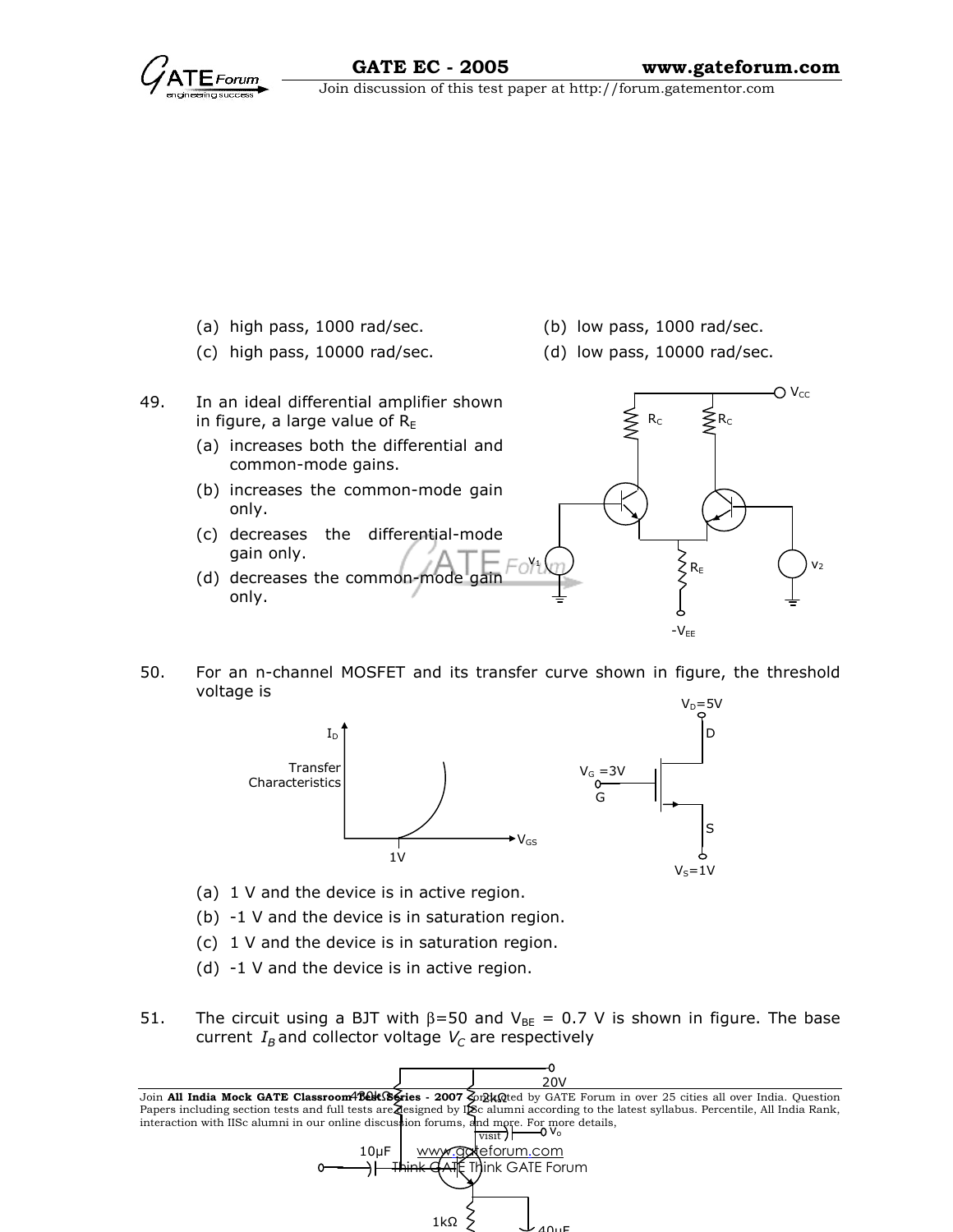- (a)  $43 \mu A$  and  $11.4 \text{ Volts}$  (b)  $40 \mu A$  and  $16 \text{ Volts}$ 
	-
- 
- (c)  $45 \mu A$  and  $11 \text{ Volts}$  (d)  $50 \mu A$  and  $10 \text{ Volts}$
- 52. The Zener diode in the regulator circuit shown in figure has a Zener voltage of 5.8 Volts and a Zener knee current of 0.5 mA. The maximum load current drawn from this circuit ensuring proper functioning over the input voltage range between 20 and 30 Volts, is



53. The transistors used in a portion of the TTL gate shown in figure have  $β=100$ . the base-emitter voltage of is 0.7V for a transistor in active region and 0.75V for a transistor in saturation. If the sink current  $I=1mA$  and the output is at logic  $0$ , then the current  $I_R$  will be equal to



Join All India Mock GATE Classroom Test Series - 2007 conducted by GATE Forum in over 25 cities all over India. Question Papers including section tests and full tests are designed by IISc alumni according to the latest syllabus. Percentile, All India Rank, interaction with IISc alumni in our online discussion forums, and more. For more details, visit

> www.gateforum.com Think GATE Think GATE Forum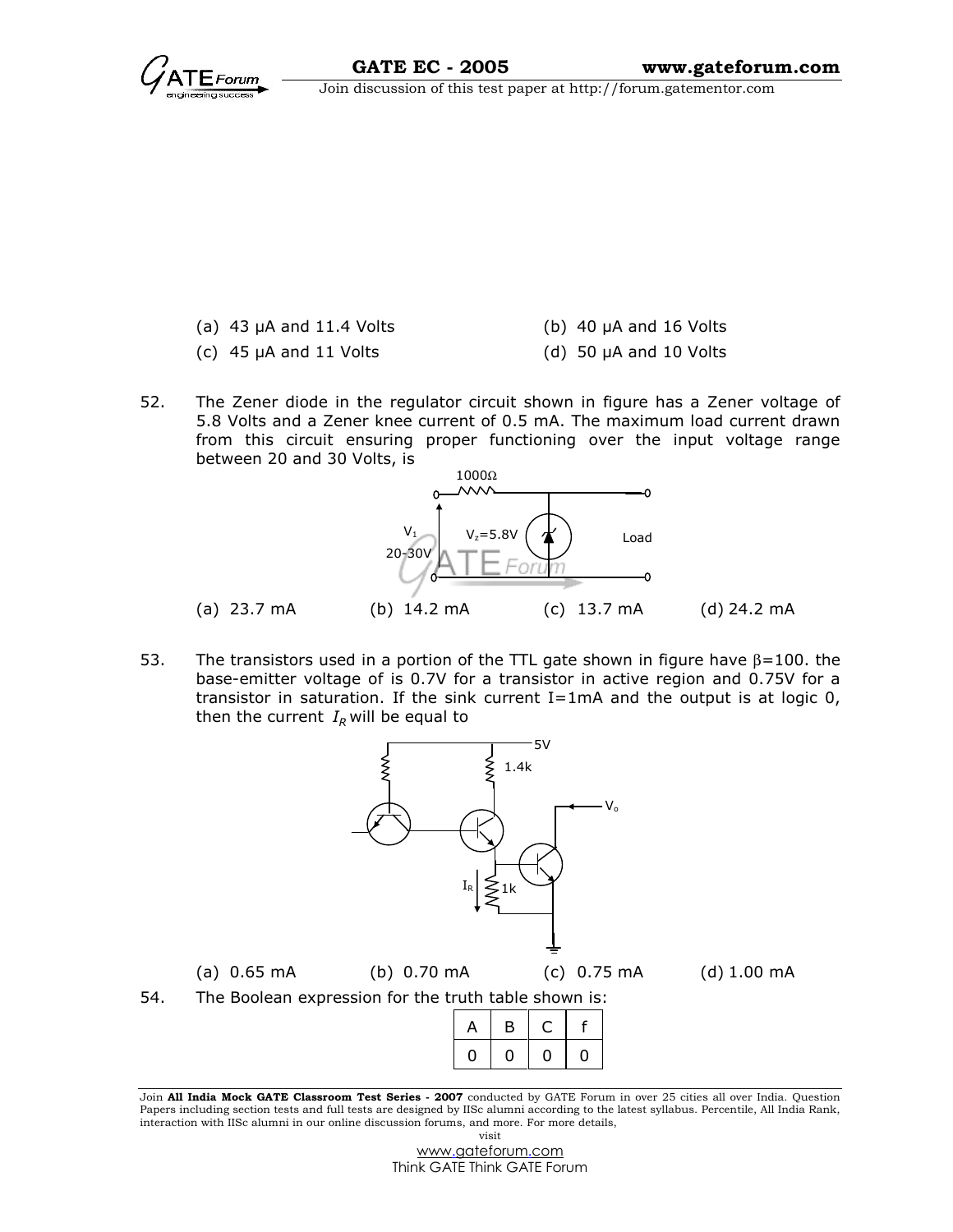

|                                                    | 0            | 0            | 1            | 0        |                                                    |
|----------------------------------------------------|--------------|--------------|--------------|----------|----------------------------------------------------|
|                                                    | $\mathbf 0$  | $\mathbf{1}$ | 0            | 0        |                                                    |
|                                                    | 0            | $\mathbf{1}$ | $\mathbf{1}$ | 1        |                                                    |
|                                                    | $\mathbf{1}$ | 0            | 0            | 0        |                                                    |
|                                                    | $\mathbf{1}$ | 0            | $\mathbf{1}$ | 0        |                                                    |
|                                                    | 1            | $\mathbf{1}$ | 0            | 1        |                                                    |
|                                                    | 1            | 1            | 1            | $\Omega$ |                                                    |
| (a) $B(A+C)(\overline{A}+\overline{C})$            |              |              |              |          | (b) $B(A+\overline{C})(\overline{A}+C)$            |
| (c) $\overline{B}(A+\overline{C})(\overline{A}+C)$ |              |              |              |          | (d) $\overline{B}(A+C)(\overline{A}+\overline{C})$ |

55. Both transistors T1 and T2 in figure have a threshold voltage of 1 Volt. The device parameters  $K_1$  and  $K_2$  of T1 and T2 are, respectively, 36  $\mu$ A/V<sup>2</sup> and 9  $\mu$ A/V<sup>2</sup>. The output voltage V<sub>0</sub> is



- 56. The present output  $Q_n$  of an edge triggered JK flip-flop is logic 0. If J=1, then  $Q_{n+1}$ 
	- (a) cannot be determined (b) will be logic 0
	- (c) will be logic 1 (d) will race around
- 57. Figure shows a ripple counter using positive edge triggered flip-flops. If the present state of counter is  $Q_2 Q_1 Q_0 = 011$ , then its next state  $(Q_2 Q_1 Q_0)$  will be

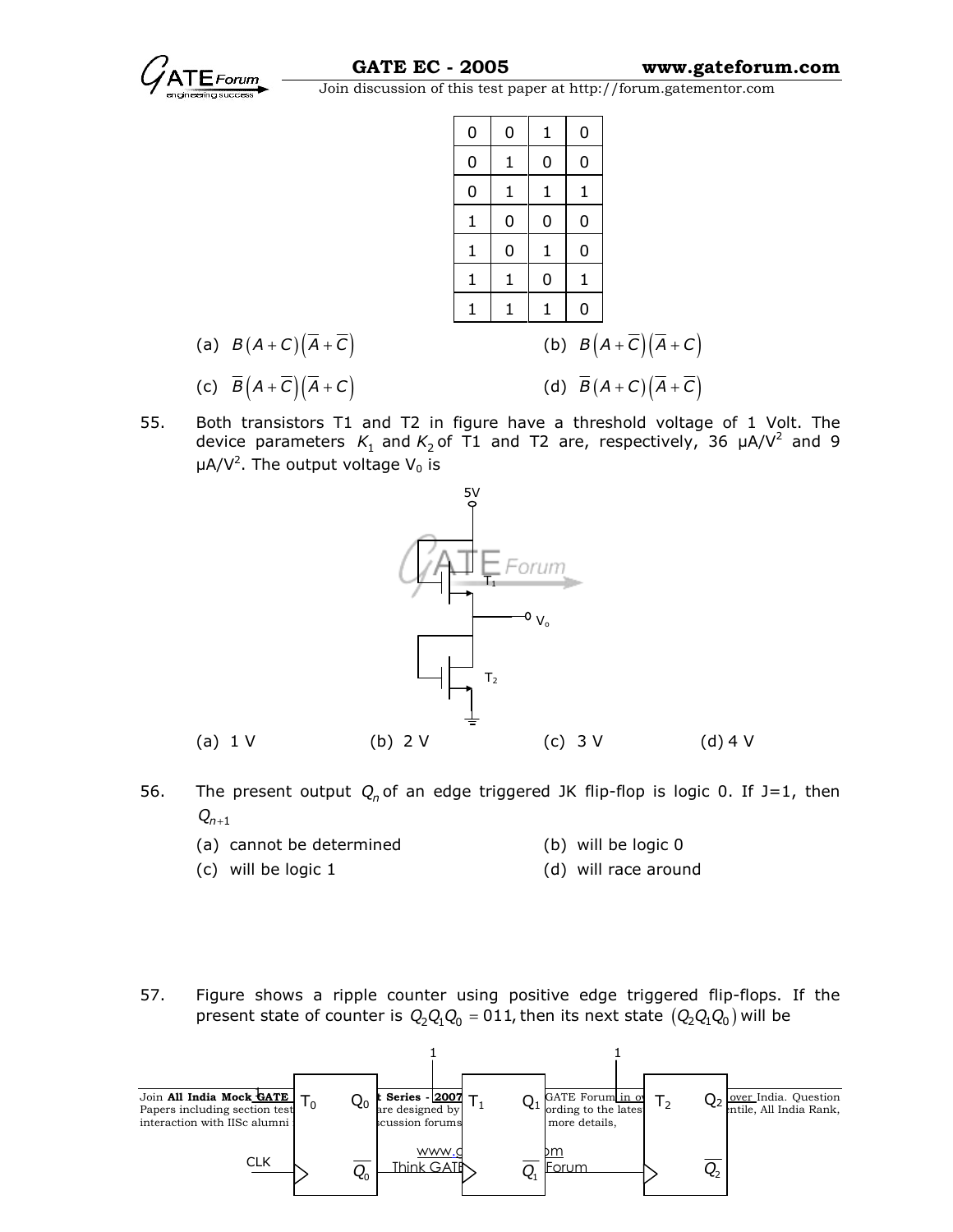

58. What memory address range is NOT represented by chip #1 and chip #2 in figure?  $A_0$  to  $A_{15}$  in this figure are the address lines and CS means Chip Select.



- 59. The output  $y(t)$  of a linear time invariant system is related to its input  $x(t)$  by the following equation:  $y(t) = 0.5x(t - t_d + T) + x(t - t_d) + 0.5x(t - t_d - T)$ . The filter transfer function  $H(\omega)$  of such a system is given by
- (a)  $\left(1+\cos\omega\mathcal{ T}\right)\mathsf{e}^{-j\omega t_{d}}$ +  $\cos \omega T$ )  $e^{-j\omega t_d}$  (b)  $(1 + 0.5 \cos \omega T) e^{-j\omega t_d}$
- (c)  $(1 + \cos \omega T) e^{j \omega t_d}$  $+ \cos \omega T) e^{j \omega t_d}$  (d)  $(1 - 0.5 \cos \omega T) e^{-j \omega t_d}$
- 60. Match the following and choose the correct combination:

Group 1 Group 2

E. continuous and aperiodic signal 1. Fourier representation is continuous and

Join All India Mock GATE Classroom Test Series - 2007 conducted by GATE Forum in over 25 cities all over India. Question Papers including section tests and full tests are designed by IISc alumni according to the latest syllabus. Percentile, All India Rank, interaction with IISc alumni in our online discussion forums, and more. For more details, visit

> www.gateforum.com Think GATE Think GATE Forum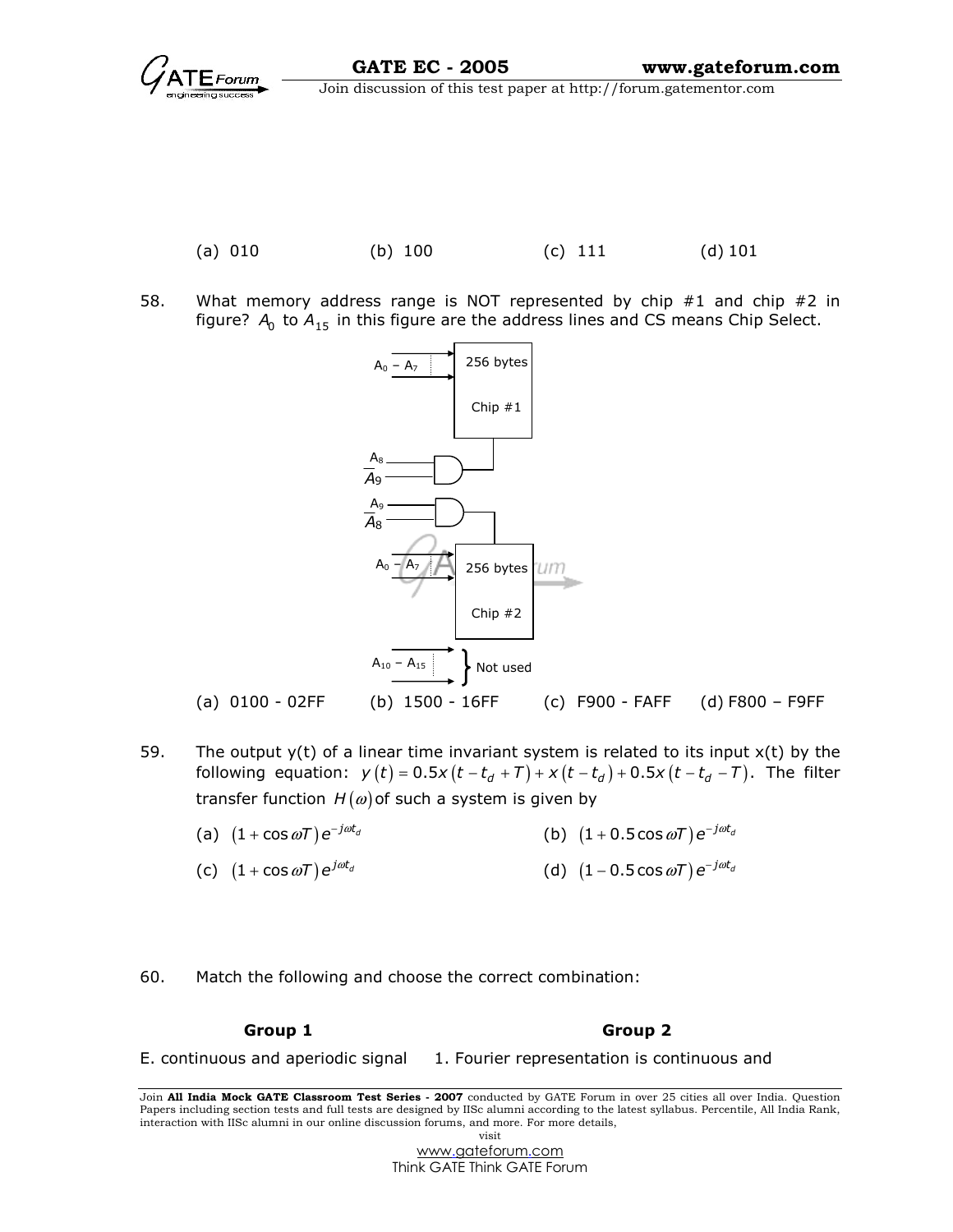### aperiodic

- F. continuous and periodic signal 2. Fourier representation is discrete and aperiodic
- G. discrete and aperiodic signal 3. Fourier representation is continuous and periodic
- H. discrete and periodic signal 4. Fourier representation is discrete and periodic
	- (a)  $E 3 F 2 G 4 H 1$  (b)  $E 1 F 3 G 2 H 4$ (c)  $E - 1$   $F - 2$   $G - 3$   $H - 4$  (d)  $E - 2$   $F - 1$   $G - 4$   $H - 3$
- 61. A signal  $x(n) = \sin(\omega_0 n + \phi)$  is the input to a linear time-invariant system having a frequency response  $H\!\left(\mathsf{e}^{j\omega}\right)$ . If the output of the system is Axn-n $_0$ ), then the most general form of  $\angle H \left( e^{j\omega} \right)$  will be
	- (a)  $-n_0 \omega_0 + \beta$  for any arbitrary real  $\beta$ .
	- (b)  $-n_0 \omega_0 + 2\pi k$  for any arbitrary integer k.
	- (c)  $n_0 \omega_0 + 2\pi k$  for any arbitrary integer k.
	- (d)  $-n_0 \omega_0 + \phi$ .

62. For a signal  $x(t)$  the Fourier transform is  $X(f)$ . Then the inverse Fourier transform of  $X(3f + 2)$  is given by

(a) 
$$
\frac{1}{2}x(\frac{1}{2})e^{j3\pi t}
$$
 (b)  $\frac{1}{3}x(\frac{1}{3})e^{\frac{-j4\pi t}{3}}$  (c)  $3x(3t)e^{-j4\pi t}$  (d)  $x(3t+2)$ 

- Im 63. The polar diagram of a conditionally stable system for open loop gain  $K=1$  is shown in figure. The open loop transfer function of the system is known to be stable. The closed loop system is stable for
- -8 -0.2 Re -2 GH Plane (a)  $K < 5$  and  $\frac{1}{2} < K < \frac{1}{8}$ (b)  $K < \frac{1}{8}$  and  $\frac{1}{2} < K < 5$ (c)  $K < \frac{1}{8}$  and  $5 < K$ (d)  $K > \frac{1}{8}$  and  $K < 5$
- 64. In the derivation of expression for peak percent overshoot,

 $\exp\left[\frac{1.75}{\sqrt{1-\varepsilon^2}}\right] \times 100\%$ 1  $M_p = \exp\left(-\frac{-\pi \xi}{\sqrt{2\pi}}\right)$ ξ  $=\exp\left(-\frac{-\pi\xi}{\sqrt{1-\pi}}\right)\times$  $\left(\frac{m}{\sqrt{1-\xi^2}}\right)$ ×100%, which one of the following conditions is NOT required?

Join All India Mock GATE Classroom Test Series - 2007 conducted by GATE Forum in over 25 cities all over India. Question Papers including section tests and full tests are designed by IISc alumni according to the latest syllabus. Percentile, All India Rank, interaction with IISc alumni in our online discussion forums, and more. For more details, visit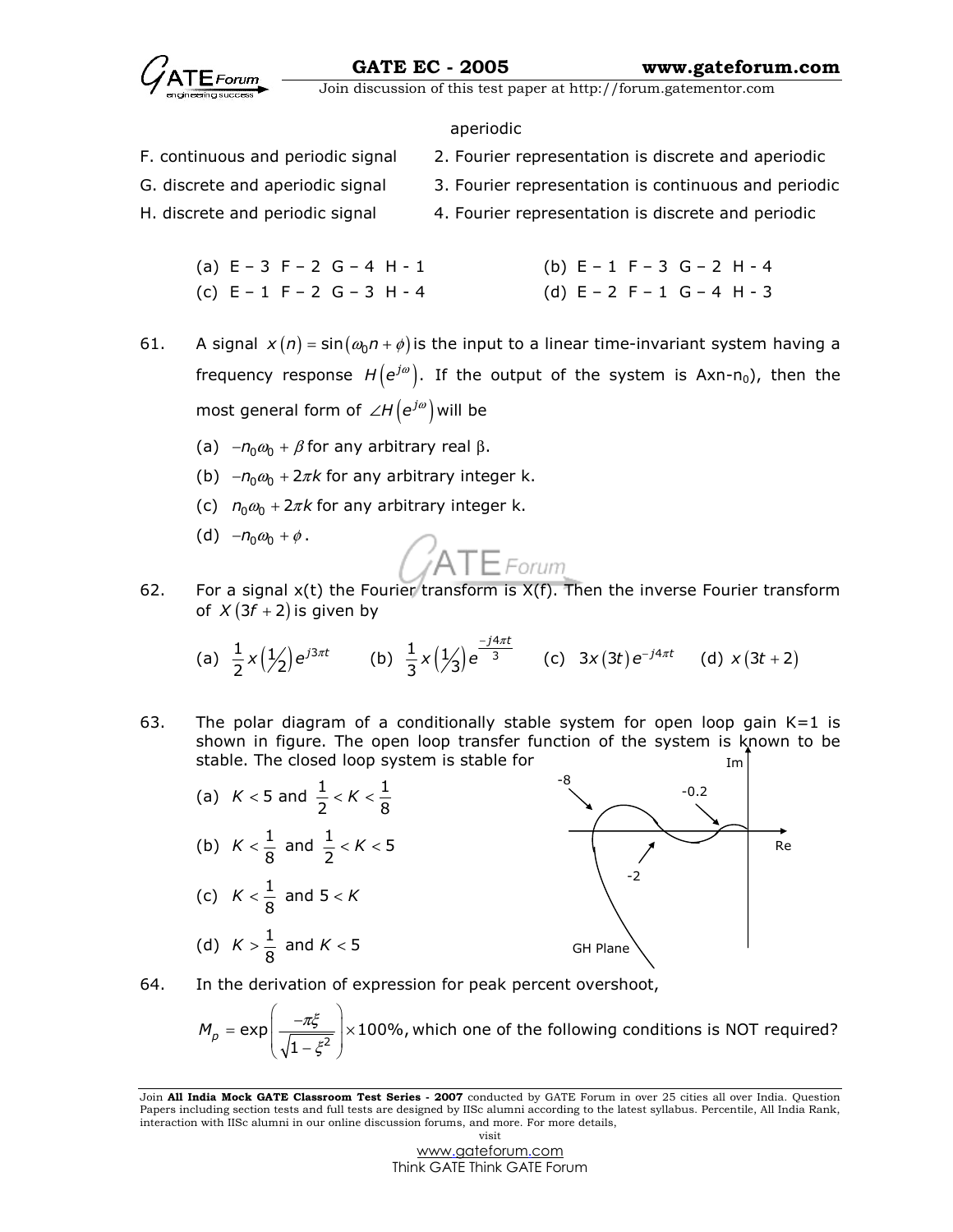

Forum  $\overline{\phantom{a}}$  Join discussion of this test paper at http://forum.gatementor.com

- (a) System is linear and time invariant.
- (b) The system transfer function has a pair of complex conjugate poles and no zeroes.
- (c) There is no transportation delay in the system.
- (d) The system has zero initial conditions.
- 65. Given the ideal operational amplifier circuit shown in figure indicate the correct transfer characteristics assuming ideal diodes with zero cut-in voltage.



66. A ramp input applied to an unity feedback system results in 5% steady state error. The type number and zero frequency gain of the system are respectively.

| (a) $1$ and $20$ | (b) $0$ and $20$ | (c) 0 and $\frac{1}{20}$ | (d) 1 and $\frac{1}{20}$ |
|------------------|------------------|--------------------------|--------------------------|
|------------------|------------------|--------------------------|--------------------------|

Join All India Mock GATE Classroom Test Series - 2007 conducted by GATE Forum in over 25 cities all over India. Question Papers including section tests and full tests are designed by IISc alumni according to the latest syllabus. Percentile, All India Rank, interaction with IISc alumni in our online discussion forums, and more. For more details, visit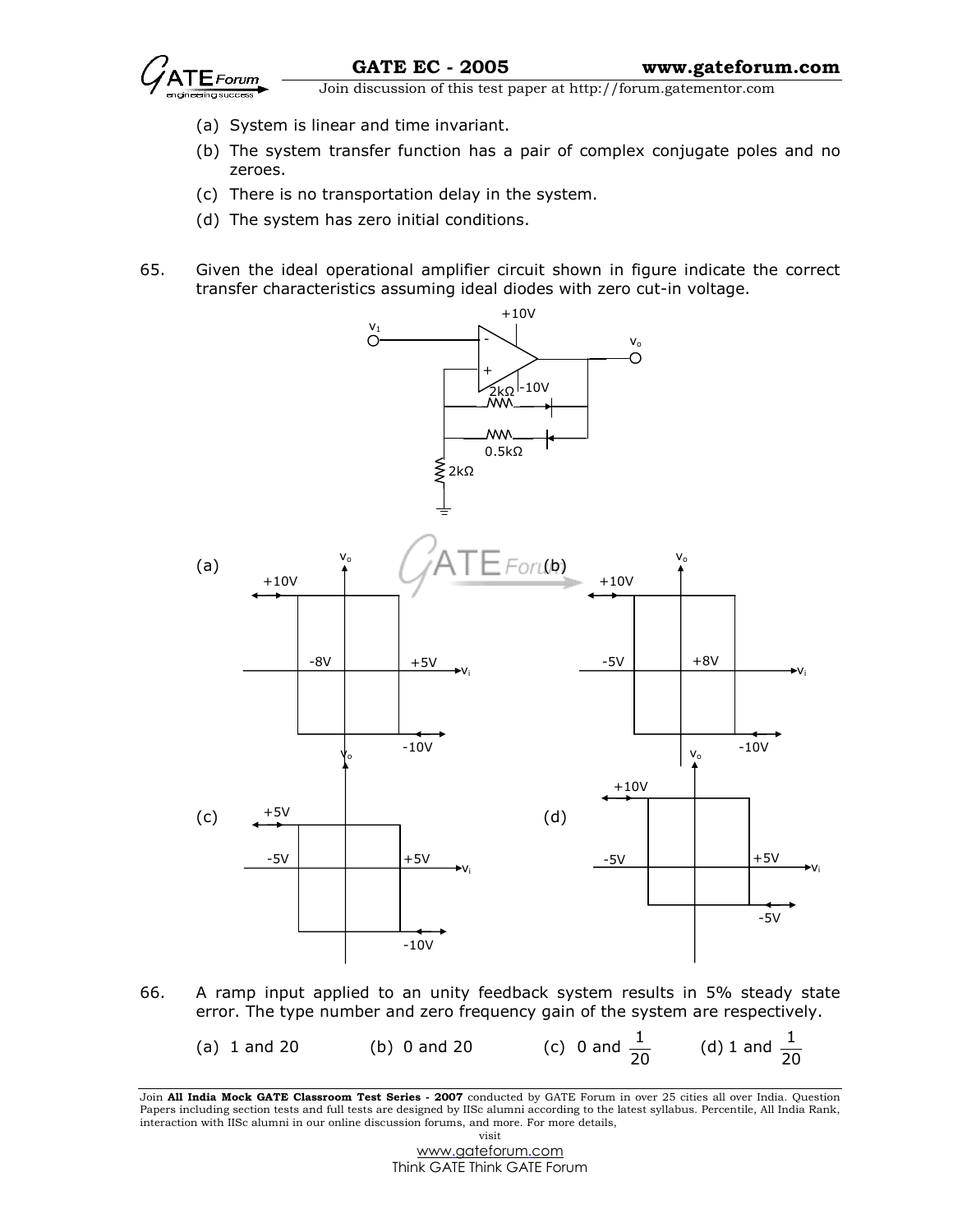

67. A double integrator plant,  $G(s) = \frac{K}{c^2}$ ,  $H(s) = 1$ i s  $=\frac{1}{2}$ ,  $H(s)$  = 1 is to be compensated to achieve the damping ratio  $\xi$  = 0.5, and an undamped natural frequency,  $\omega_n$  = 5 rad/s. Which one of the following compensator  $G_c(s)$  will be suitable?

(a) 
$$
\frac{s+3}{s+9.9}
$$
 (b)  $\frac{s+9.9}{s+3}$  (c)  $\frac{s-6}{s+8.33}$  (d)  $\frac{s+6}{s}$ 

68. An unity feedback system is given as

$$
G(s) = \frac{K(1-s)}{s(s+3)}.
$$

Indicate the correct root locus diagram.



- 69. A MOS capacitor made using p type substrate is in the accumulation mode. The dominant charge in the channel is due to the presence of
	- (a) holes (b) electrons
	- (c) positively charged ions (d) negatively charged ions
- 70. A device with input x(t) and output y(t) is characterized by:  $y(t) = x^2(t)$ . An FM signal with frequency deviation of 90 kHz and modulating signal bandwidth of 5 kHz is applied to this device. The bandwidth of the output signal is
	- (a) 370 kHz (b) 190 kHz (c) 380 kHz (d) 95 kHz

Join All India Mock GATE Classroom Test Series - 2007 conducted by GATE Forum in over 25 cities all over India. Question Papers including section tests and full tests are designed by IISc alumni according to the latest syllabus. Percentile, All India Rank, interaction with IISc alumni in our online discussion forums, and more. For more details, visit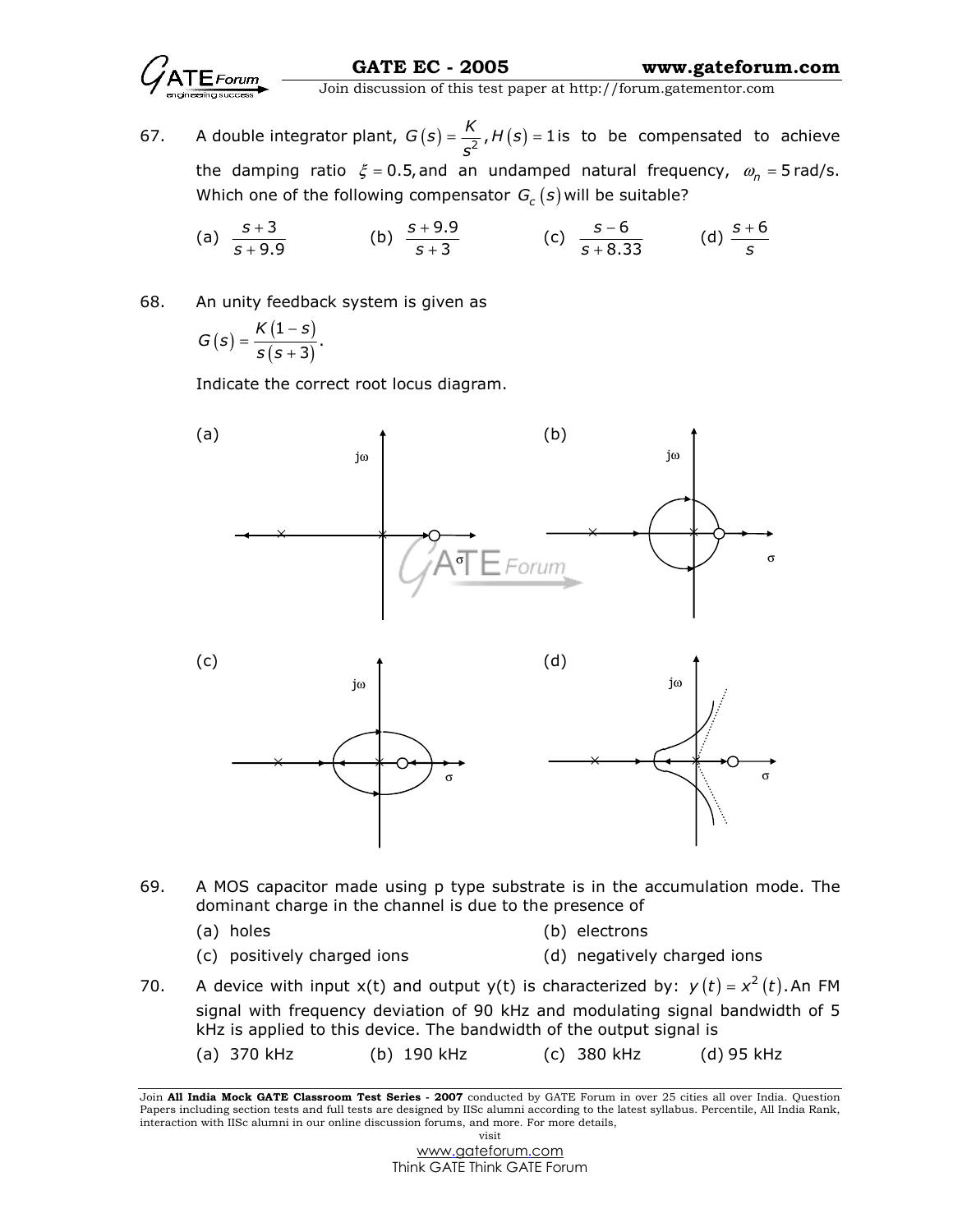

71. A signal as shown in figure is applied to a matched filter. Which of the following does represent the output of this matched filter?



- 72. Noise with uniform power spectral density of  $N_0 W / Hz$  is passed through a filter  $H(\omega) = 2 \exp(-j\omega t_d)$  followed by an ideal low pass filter of bandwidth B Hz. The output noise power in Watts is (a)  $2N_0B$ (b)  $4N_0B$ (c)  $8N_0B$ (d)  $16N_0B$
- 73. A carrier is phase modulated (PM) with frequency deviation of 10 kHz by a single tone frequency of 1 kHz. If the single tone frequency is increased to 2 kHz, assuming that phase deviation remains unchanged, the bandwidth of the PM signal is
	- (a) 21 kHz (b) 22 kHz (c) 42 kHz (d) 44 kHz
- 74. An output of a communication channel is a random variable v with the probability density function as shown in figure. The mean square value of ν is

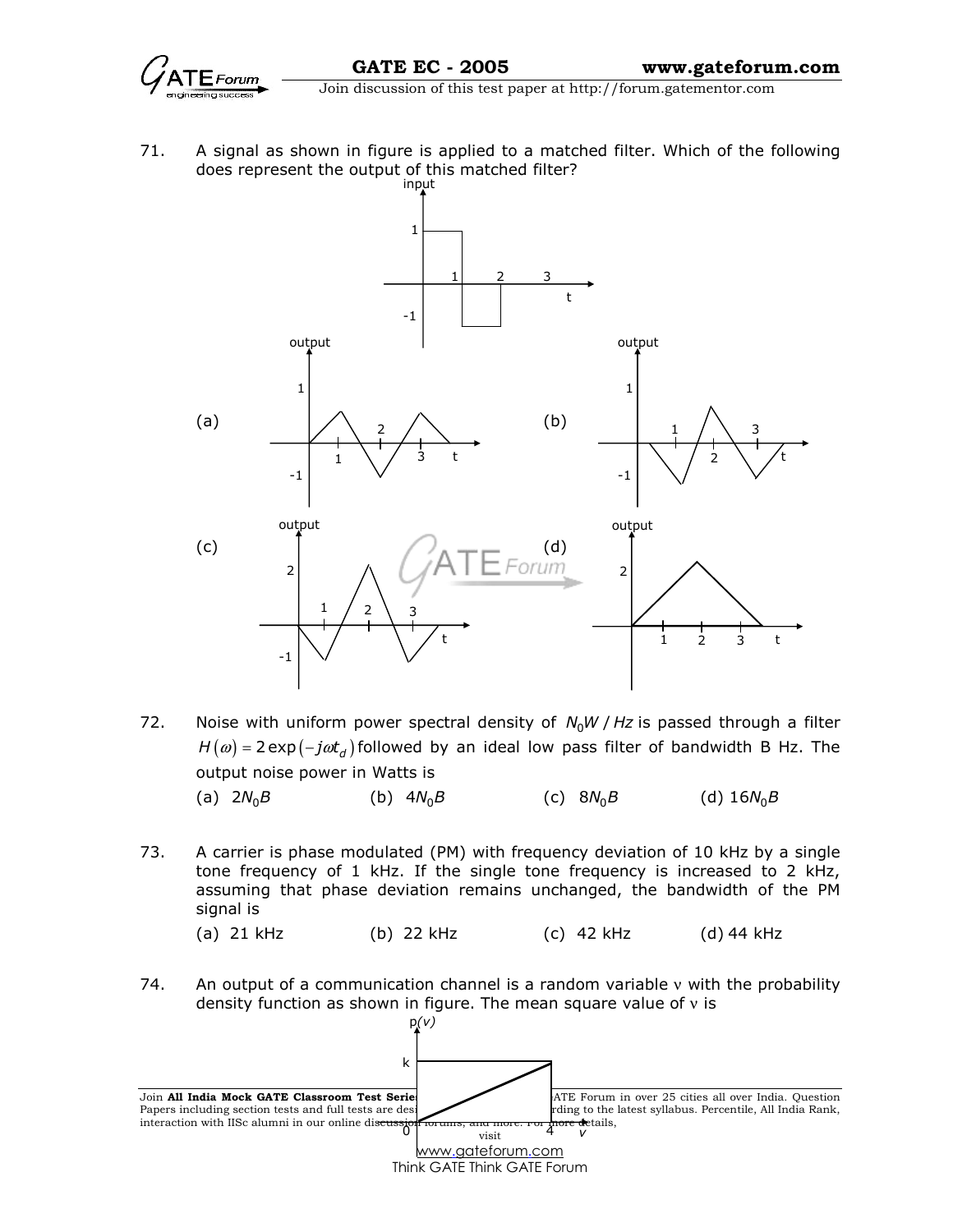

- (a) 4 (b) 6 (c) 8 (d) 9
- 75. Which one of the following does represent the electric field lines for the  $TE_{02}$  mode in the cross-section of a hollow rectangular metallic waveguide?



76. Characteristic impedance of a transmission line is 50  $\Omega$ . Input impedance of the open circuited line is  $Z_{oc} = 100 + j150\Omega$ . When the transmission line is shortcircuited the value of the input impedance will be

| (a) 50 $\Omega$            | (b) $100 + i150\Omega$     |
|----------------------------|----------------------------|
| (c) 7.69 + j11.54 $\Omega$ | (d) 7.69 - j11.54 $\Omega$ |

77. Two identical and parallel dipole antennas are kept apart by a distance of  $\frac{\pi}{4}$  $\frac{\lambda}{\tau}$  in the H-plane. They are fed with equal currents but the right most antenna has a phase shift of +90°. The radiation pattern is given as

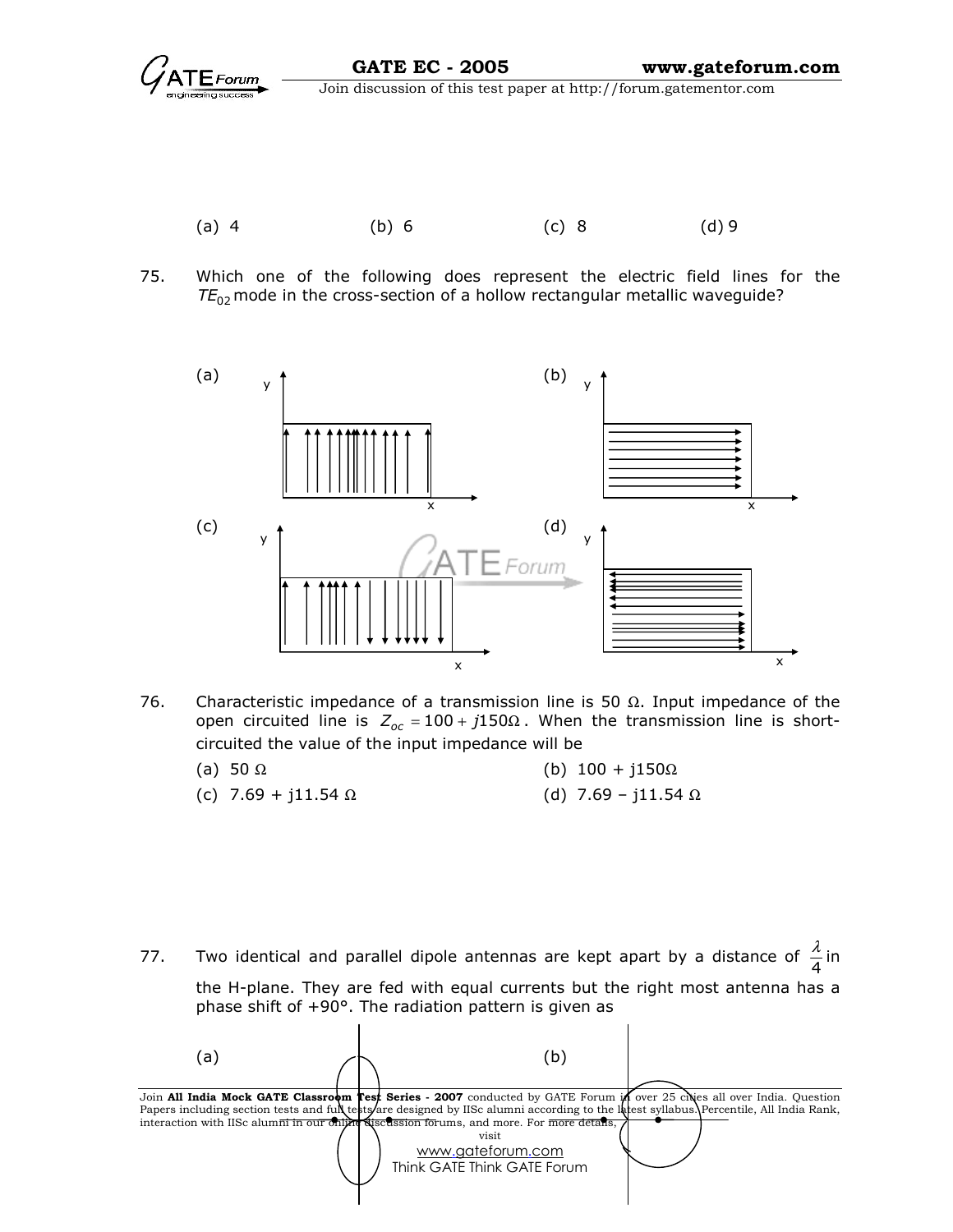



# Common Data for questions 78, 79, 80:

Given  $r_d = 20 k\Omega, I_{DSS} = 10 mA, V_P = -8V$ . 20V 2kΩ -) ł D G S⋛ v<sup>o</sup> 2MΩ vi - 2V +  $Z_{\alpha}$ Z<sup>i</sup>

# 78.  $Z_i$  and  $Z_o$  of the circuit are respectively

(a) 2 M $\Omega$  and 2 k $\Omega$  (b) 2 M $\Omega$  and  $\frac{20}{11}$  k $\Omega$ (c) Infinity and 2 kΩ (d) Infinity and  $\frac{20}{11}$  kΩ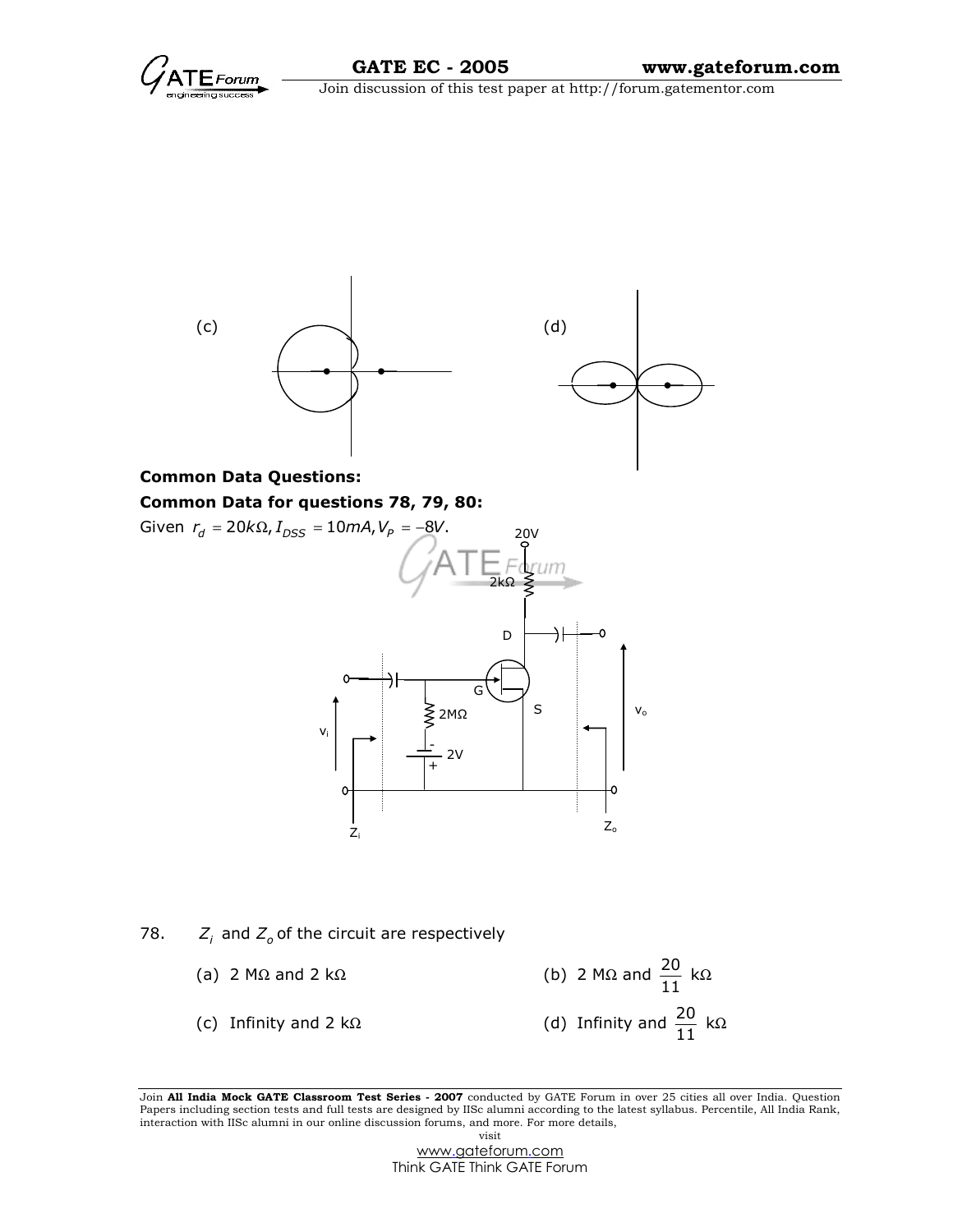

- 79.  $I_D$  and  $I_{DS}$  under DC conditions are respectively
	- (a) 5.625 mA and 8.75 V (b) 7.500 mA and 5.00 V
	- (c) 4.500 mA and 11.00 V (d) 6.250 mA and 7.50 V
- 80. Transconductance in milli-Siemens (mS) and voltage gain of the amplifier are respectively
	- (a) 1.875 mS and 3.41 (b) 1.875 mS and -3.41
		-
	- (c) 3.3 mS and –6 (d) 3.3 mS and 6

# Linked Answer Questions: Q.81a to Q.85b carry two marks each. Statement for Linked Answer Questions 81a & 81b:

Consider an 8085-microprocessor system.

81. **(a)** The following program starts at location 0100H.

 LXI SP, 00FF LXI H, 0701 MVI A, 20H SUB M

 The content of accumulator when the program counter reaches 0109H is (a) 20H (b) 02H (c) 00H (d) FFH

(B) If in addition following code exists from 0109H onwards. ORI 40H ADD M What will be the result in the accumulator after the last instruction is executed? (a) 40H (b) 20H (c) 60H (d) 42H

# Statement for Linked Answer Questions 82a & 82b:

The open loop transfer function of a unity feedback is given by  $G(s) = \frac{3e^{-2s}}{s(s+2)}$ 2  $G(s) = \frac{3e^{-2s}}{s(s + 3s)}$ −  $=\frac{3c}{s(s+1)}$ .

82. **(A)** The gain and phase crossover frequencies in rad/sec are, respectively

- (a) 0.632 and 1.26 (b) 0.632 and 0.485
	- (c) 0.485 and 0.632 (d) 1.26 and 0.632
	- (B) Based on the above results, the gain and phase margins of the system will be
	- (a) -7.09dB and 87.5° (b) 7.09dB and 87.5°
	- (c) 7.09dB and -87.5° (d) -7.09dB and -87.5°

### Statement for Linked Answer Questions 83a & 83b:

Join All India Mock GATE Classroom Test Series - 2007 conducted by GATE Forum in over 25 cities all over India. Question Papers including section tests and full tests are designed by IISc alumni according to the latest syllabus. Percentile, All India Rank, interaction with IISc alumni in our online discussion forums, and more. For more details, visit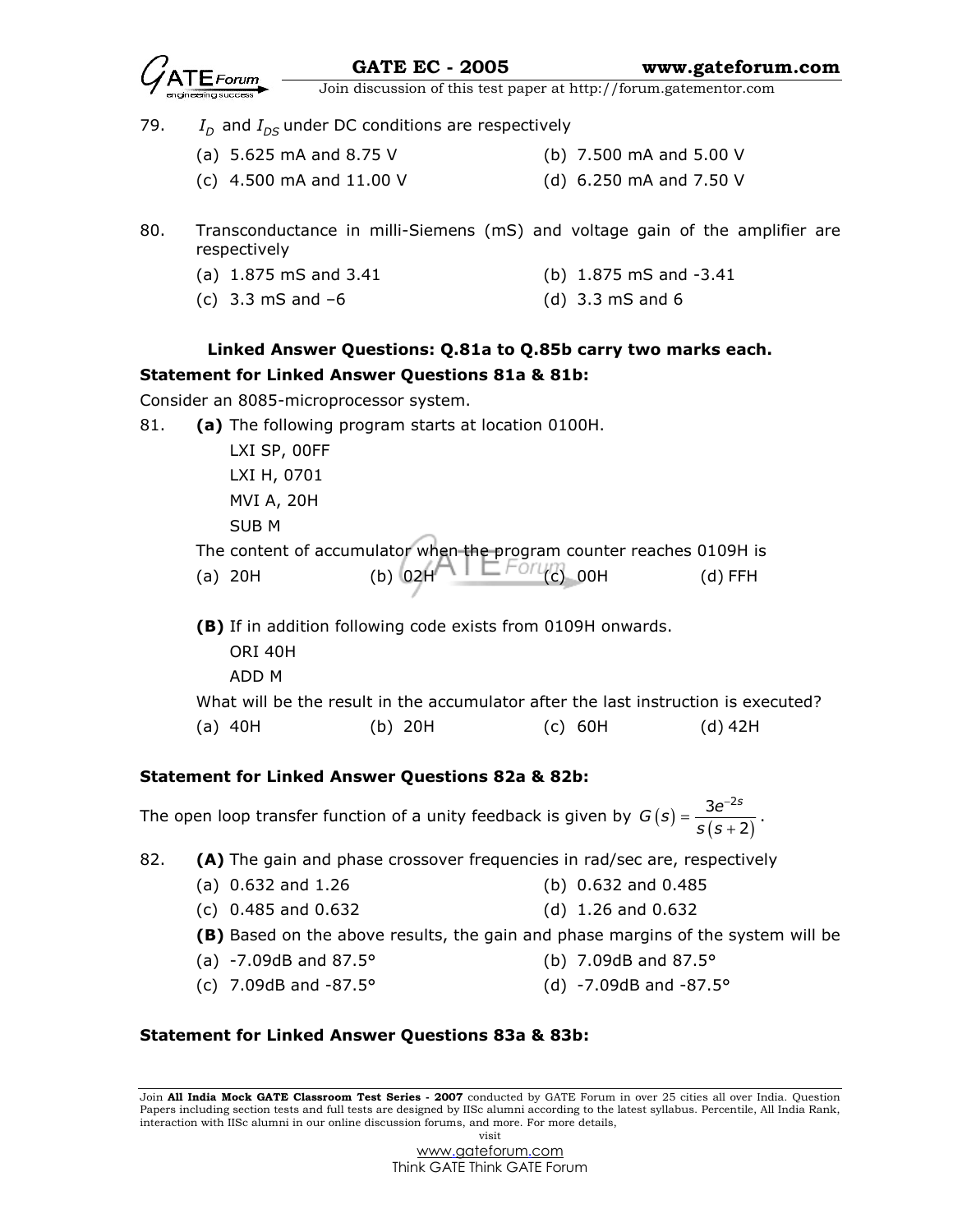

A symmetric three-level midtread quantizer is to be designed assuming equiprobable occurrence of all quantization levels.

83. **(A)** If the input probability density function is divided into three regions as shown in figure, the value of  $a$  in the figure is



(B) The quantization noise power for the quantization region between –a and +a in the figure is

(a) 
$$
\frac{4}{81}
$$
 (b)  $\frac{1}{9}$   $\overline{)}$  (c)  $\frac{5}{81}$  (d)  $\frac{2}{81}$ 

## Statement for Linked Answer Questions 84a & 84b:

Voltage standing wave pattern in a lossless transmission line with characteristic impedance 50Ω and a resistive load is shown in figure.



### Statement for Linked Answer Questions 85a & 85b:

A sequence x(n) has non-zero values as shown in figure.